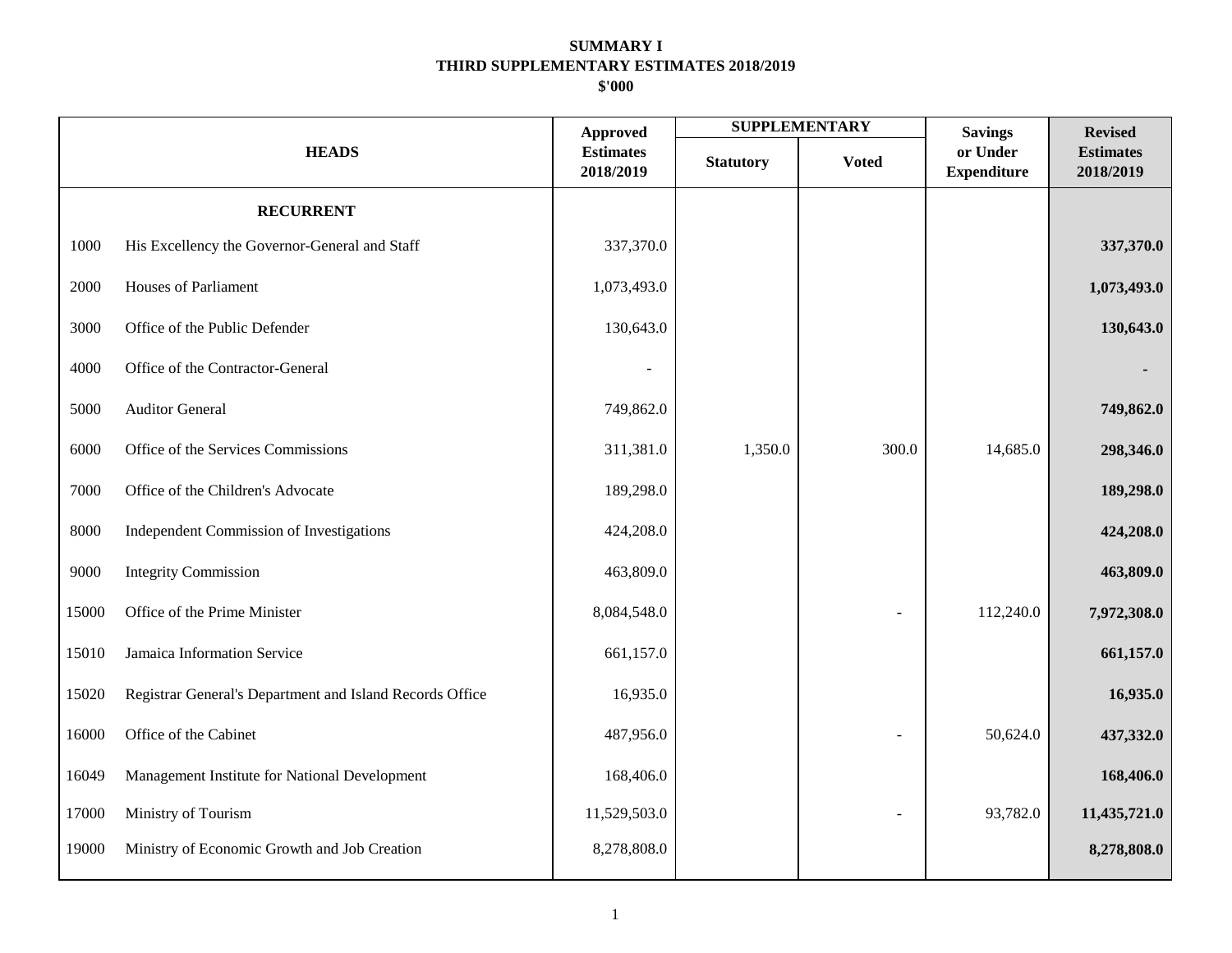|       |                                                  |                                                  |                  | <b>SUPPLEMENTARY</b> | <b>Savings</b>                 | <b>Revised</b>                |
|-------|--------------------------------------------------|--------------------------------------------------|------------------|----------------------|--------------------------------|-------------------------------|
|       | <b>HEADS</b>                                     | <b>Approved</b><br><b>Estimates</b><br>2018/2019 | <b>Statutory</b> | <b>Voted</b>         | or Under<br><b>Expenditure</b> | <b>Estimates</b><br>2018/2019 |
|       | <b>RECURRENT</b>                                 |                                                  |                  |                      |                                |                               |
| 19046 | <b>Forestry Department</b>                       | 911,881.0                                        |                  |                      |                                | 911,881.0                     |
| 19047 | National Land Agency                             | 730,293.0                                        |                  |                      |                                | 730,293.0                     |
| 19048 | National Environment and Planning Agency         | 1,031,573.0                                      |                  |                      |                                | 1,031,573.0                   |
| 19050 | National Works Agency                            | 724,005.0                                        |                  |                      |                                | 724,005.0                     |
| 20000 | Ministry of Finance and the Public Service       | 59,661,387.0                                     |                  | 2,147,400.0          | 606,888.0                      | 61,201,899.0                  |
| 20011 | <b>Accountant General</b>                        | 747,760.0                                        |                  |                      | 33,560.0                       | 714,200.0                     |
| 20012 | Jamaica Customs Agency                           |                                                  |                  |                      |                                |                               |
| 20018 | Public Debt Servicing (Interest Charges)         | 136, 204, 745.0                                  |                  |                      |                                | 136,204,745.0                 |
| 20019 | Pensions                                         | 38,227,350.0                                     | (1,131,908.0)    |                      | 408,604.0                      | 36,686,838.0                  |
| 20056 | Tax Administration Jamaica                       | 9,772,395.0                                      |                  | 577,000.0            |                                | 10,349,395.0                  |
| 26000 | Ministry of National Security                    | 23,539,443.0                                     |                  |                      |                                | 23,539,443.0                  |
| 26022 | Police Department                                | 39,049,570.0                                     |                  |                      |                                | 39,049,570.0                  |
| 26024 | Department of Correctional Services              | 7,389,948.0                                      |                  |                      |                                | 7,389,948.0                   |
| 26053 | Passport, Immigration and Citizenship Agency     | 44,280.0                                         |                  |                      |                                | 44,280.0                      |
| 26057 | Institute of Forensic Science and Legal Medicine | 868,019.0                                        |                  |                      | 68,536.0                       | 799,483.0                     |
| 28000 | Ministry of Justice                              | 1,843,719.0                                      |                  |                      |                                | 1,843,719.0                   |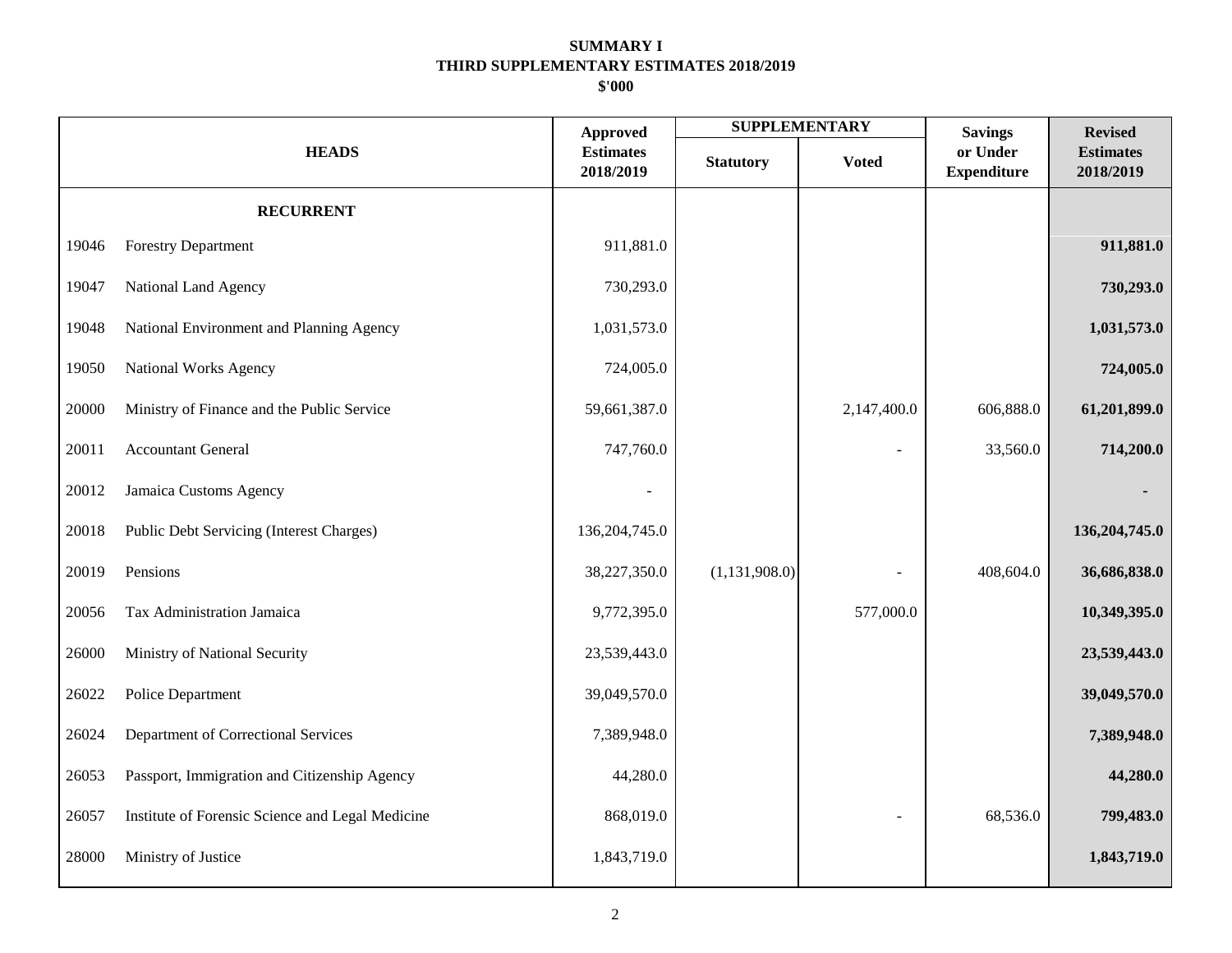|       |                                               |                                                  |                  | <b>SUPPLEMENTARY</b> | <b>Savings</b>                 | <b>Revised</b>                |
|-------|-----------------------------------------------|--------------------------------------------------|------------------|----------------------|--------------------------------|-------------------------------|
|       | <b>HEADS</b>                                  | <b>Approved</b><br><b>Estimates</b><br>2018/2019 | <b>Statutory</b> | <b>Voted</b>         | or Under<br><b>Expenditure</b> | <b>Estimates</b><br>2018/2019 |
|       | <b>RECURRENT</b>                              |                                                  |                  |                      |                                |                               |
| 28023 | Court of Appeal                               | 332,627.0                                        | (20,901.0)       | ÷                    | 10,000.0                       | 301,726.0                     |
| 28025 | Director of Public Prosecutions               | 480,826.0                                        |                  | ÷                    | 36,577.0                       | 444,249.0                     |
| 28026 | <b>Family Courts</b>                          | 272,497.0                                        |                  |                      | 14,102.0                       | 258,395.0                     |
| 28027 | Parish Courts                                 | 1,663,315.0                                      |                  |                      | 30,000.0                       | 1,633,315.0                   |
| 28028 | Revenue Court                                 | 4,021.0                                          |                  |                      |                                | 4,021.0                       |
| 28029 | Supreme Court                                 | 1,490,352.0                                      | (20, 603.0)      |                      | 41,079.0                       | 1,428,670.0                   |
| 28030 | <b>Administrator General</b>                  | 285,118.0                                        |                  |                      |                                | 285,118.0                     |
| 28031 | <b>Attorney General</b>                       | 1,077,655.0                                      |                  |                      |                                | 1,077,655.0                   |
| 28033 | Office of the Parliamentary Counsel           | 166,487.0                                        |                  |                      | 31,961.0                       | 134,526.0                     |
| 28052 | Legal Reform Department                       | 88,777.0                                         |                  |                      |                                | 88,777.0                      |
| 28054 | <b>Court Management Services</b>              | 410,341.0                                        |                  |                      |                                | 410,341.0                     |
| 30000 | Ministry of Foreign Affairs and Foreign Trade | 4,652,041.0                                      |                  |                      |                                | 4,652,041.0                   |
| 40000 | Ministry of Labour and Social Security        | 3,406,163.0                                      |                  |                      |                                | 3,406,163.0                   |
| 41000 | Ministry of Education, Youth and Information  | 102,716,721.0                                    |                  |                      |                                | 102,716,721.0                 |
| 41051 | Child Protection and Family Services Agency   | 2,583,661.0                                      |                  |                      |                                | 2,583,661.0                   |
| 42000 | Ministry of Health                            | 66,689,676.0                                     |                  |                      |                                | 66,689,676.0                  |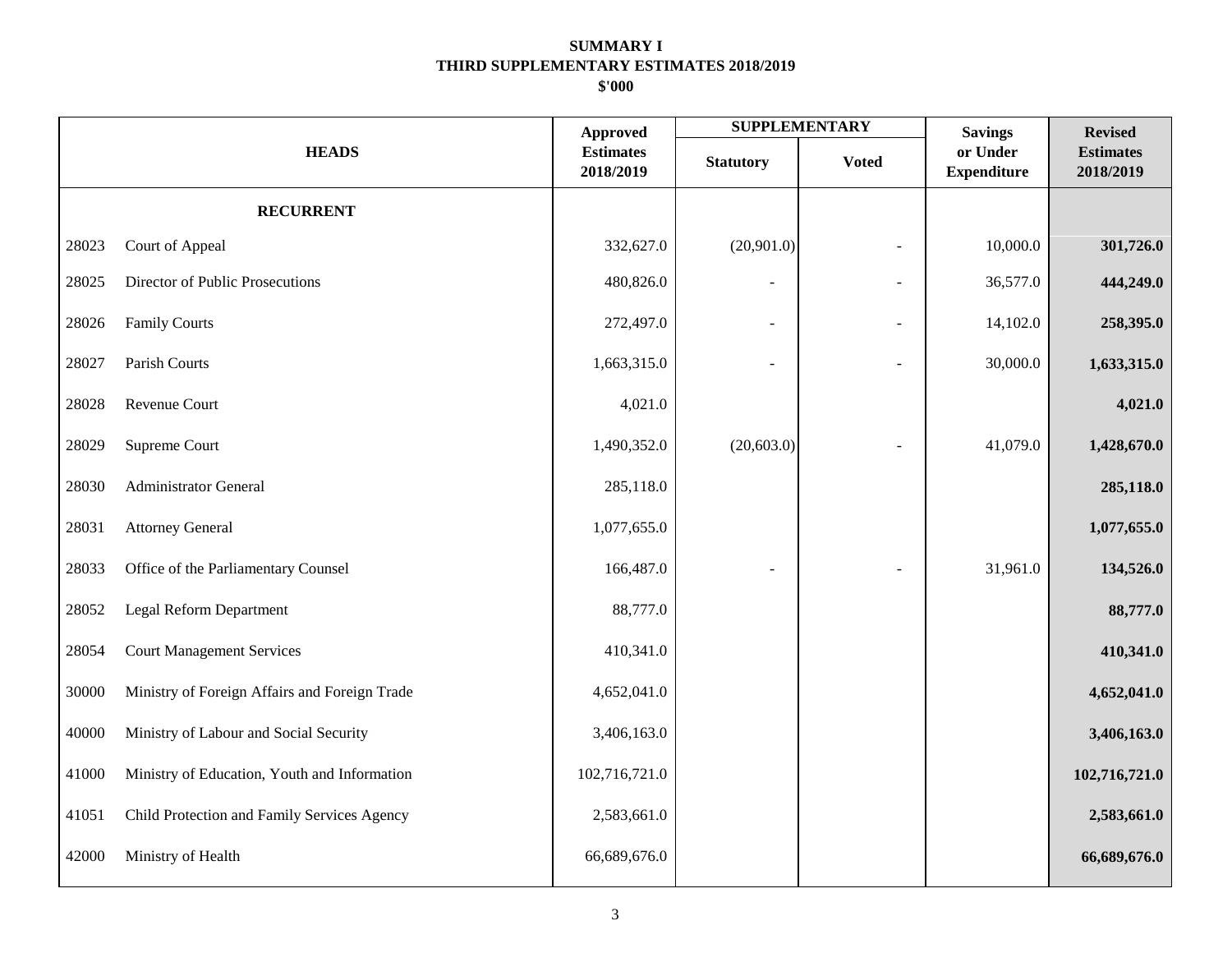|       |                                                           |                                                  |                  | <b>SUPPLEMENTARY</b> | <b>Savings</b>                 | <b>Revised</b>                |
|-------|-----------------------------------------------------------|--------------------------------------------------|------------------|----------------------|--------------------------------|-------------------------------|
|       | <b>HEADS</b>                                              | <b>Approved</b><br><b>Estimates</b><br>2018/2019 | <b>Statutory</b> | <b>Voted</b>         | or Under<br><b>Expenditure</b> | <b>Estimates</b><br>2018/2019 |
|       | <b>RECURRENT</b>                                          |                                                  |                  |                      |                                |                               |
| 42034 | <b>Bellevue Hospital</b>                                  | 1,695,436.0                                      |                  |                      |                                | 1,695,436.0                   |
| 42035 | Government Chemist                                        | 55,606.0                                         |                  |                      |                                | 55,606.0                      |
| 46000 | Ministry of Culture, Gender, Entertainment and Sport      | 3,744,463.0                                      |                  |                      |                                | 3,744,463.0                   |
| 50000 | Ministry of Industry, Commerce, Agriculture and Fisheries | 9,432,135.0                                      |                  |                      |                                | 9,432,135.0                   |
| 50038 | The Companies Office of Jamaica                           | 14,019.0                                         |                  |                      |                                | 14,019.0                      |
| 56000 | Ministry of Science and Technology                        | 3,504,341.0                                      |                  |                      |                                | 3,504,341.0                   |
| 56039 | Post and Telecommunications Department                    | 1,955,013.0                                      |                  |                      |                                | 1,955,013.0                   |
| 68000 | Ministry of Transport and Mining                          | 10,146,317.0                                     |                  |                      |                                | 10,146,317.0                  |
| 72000 | Ministry of Local Government and Community Development    | 11,996,762.0                                     |                  |                      |                                | 11,996,762.0                  |
|       |                                                           |                                                  |                  |                      |                                |                               |
|       |                                                           |                                                  |                  |                      |                                |                               |
|       |                                                           |                                                  |                  |                      |                                |                               |
|       |                                                           |                                                  |                  |                      |                                |                               |
|       |                                                           |                                                  |                  |                      |                                |                               |
|       |                                                           |                                                  |                  |                      |                                |                               |
|       | <b>TOTAL RECURRENT</b>                                    | 582,518,115.0                                    | (1,172,062.0)    | 2,724,700.0          | 1,552,638.0                    | 582,518,115.0                 |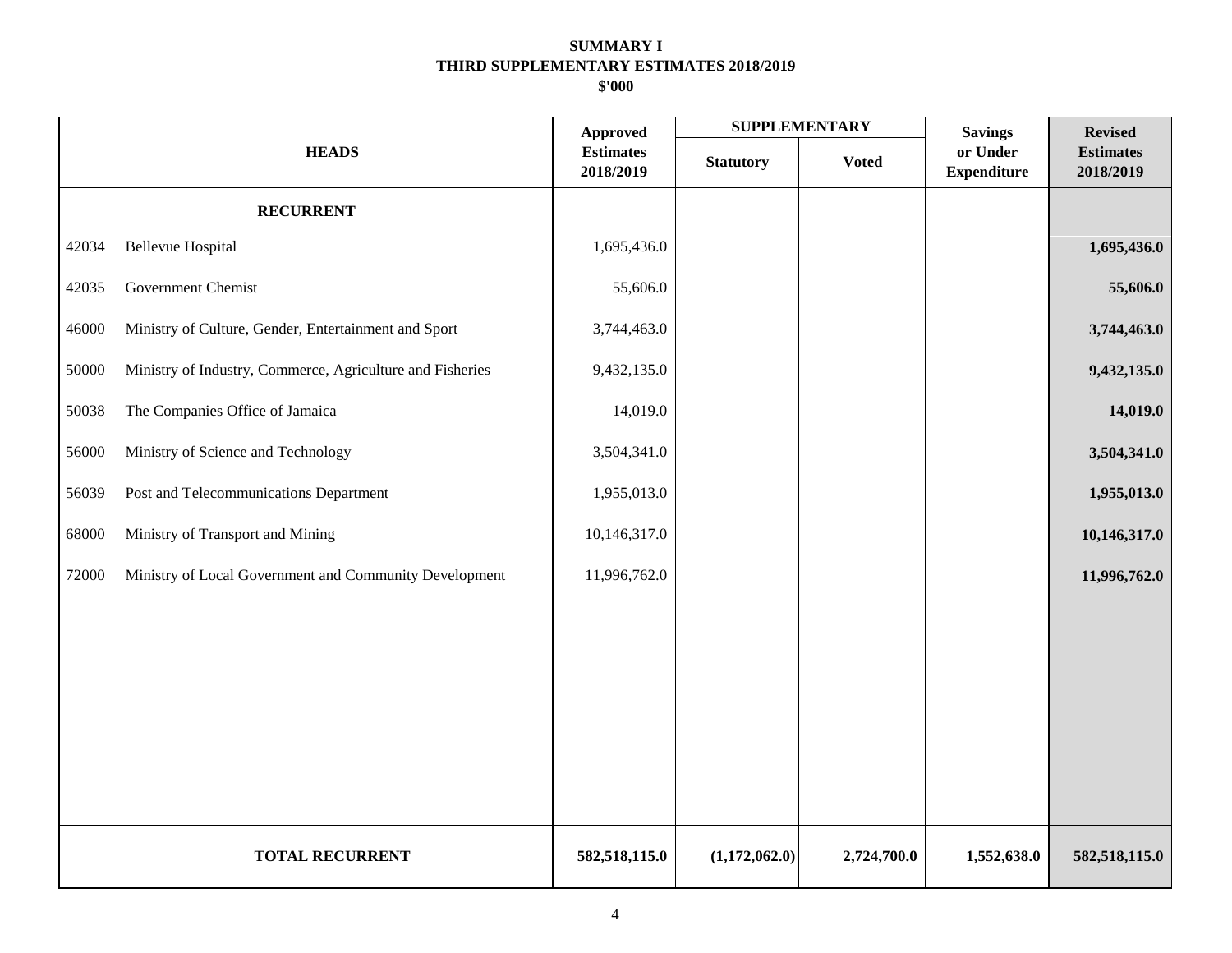|        |                                                           | <b>Approved</b>               |                  | <b>SUPPLEMENTARY</b> | <b>Savings</b>                 | <b>Revised</b>                |
|--------|-----------------------------------------------------------|-------------------------------|------------------|----------------------|--------------------------------|-------------------------------|
|        | <b>HEADS</b>                                              | <b>Estimates</b><br>2018/2019 | <b>Statutory</b> | <b>Voted</b>         | or Under<br><b>Expenditure</b> | <b>Estimates</b><br>2018/2019 |
|        | <b>CAPITAL A</b>                                          |                               |                  |                      |                                |                               |
| 15000A | Office of the Prime Minister                              | 248,238.0                     |                  |                      |                                | 248,238.0                     |
| 19000A | Ministry of Economic Growth and Job Creation              | 830,743.0                     |                  |                      |                                | 830,743.0                     |
| 20000A | Ministry of Finance and the Public Service                | 2,756,324.0                   |                  | 1,500,000.0          | 115,500.0                      | 4,140,824.0                   |
|        |                                                           |                               |                  |                      |                                |                               |
| 20018A | Public Debt Servicing (Amortisation)                      | 149,467,504.0                 |                  |                      |                                | 149,467,504.0                 |
| 26000A | Ministry of National Security                             | 11,014,386.0                  |                  |                      |                                | 11,014,386.0                  |
| 28000A | Ministry of Justice                                       | 1,242,388.0                   |                  |                      |                                | 1,242,388.0                   |
| 41000A | Ministry of Education, Youth and Information              | 741,687.0                     |                  |                      |                                | 741,687.0                     |
| 42000A | Ministry of Health                                        |                               |                  |                      |                                |                               |
| 46000A | Ministry of Culture, Gender, Entertainment and Sport      | 19,310.0                      |                  |                      |                                | 19,310.0                      |
| 50000A | Ministry of Industry, Commerce, Agriculture and Fisheries | 1,685,044.0                   |                  |                      |                                | 1,685,044.0                   |
| 56000A | Ministry of Science and Technology                        | 47,498.0                      |                  |                      |                                | 47,498.0                      |
| 68000A | Ministry of Transport and Mining                          | 771.0                         |                  |                      |                                | 771.0                         |
| 72000A | Ministry of Local Government and Community Development    | 560,651.0                     |                  |                      |                                | 560,651.0                     |
|        |                                                           |                               |                  |                      |                                |                               |
|        |                                                           |                               |                  |                      |                                |                               |
|        | <b>TOTAL CAPITAL A</b>                                    | 168,614,544.0                 |                  | 1,500,000.0          | 115,500.0                      | 169,999,044.0                 |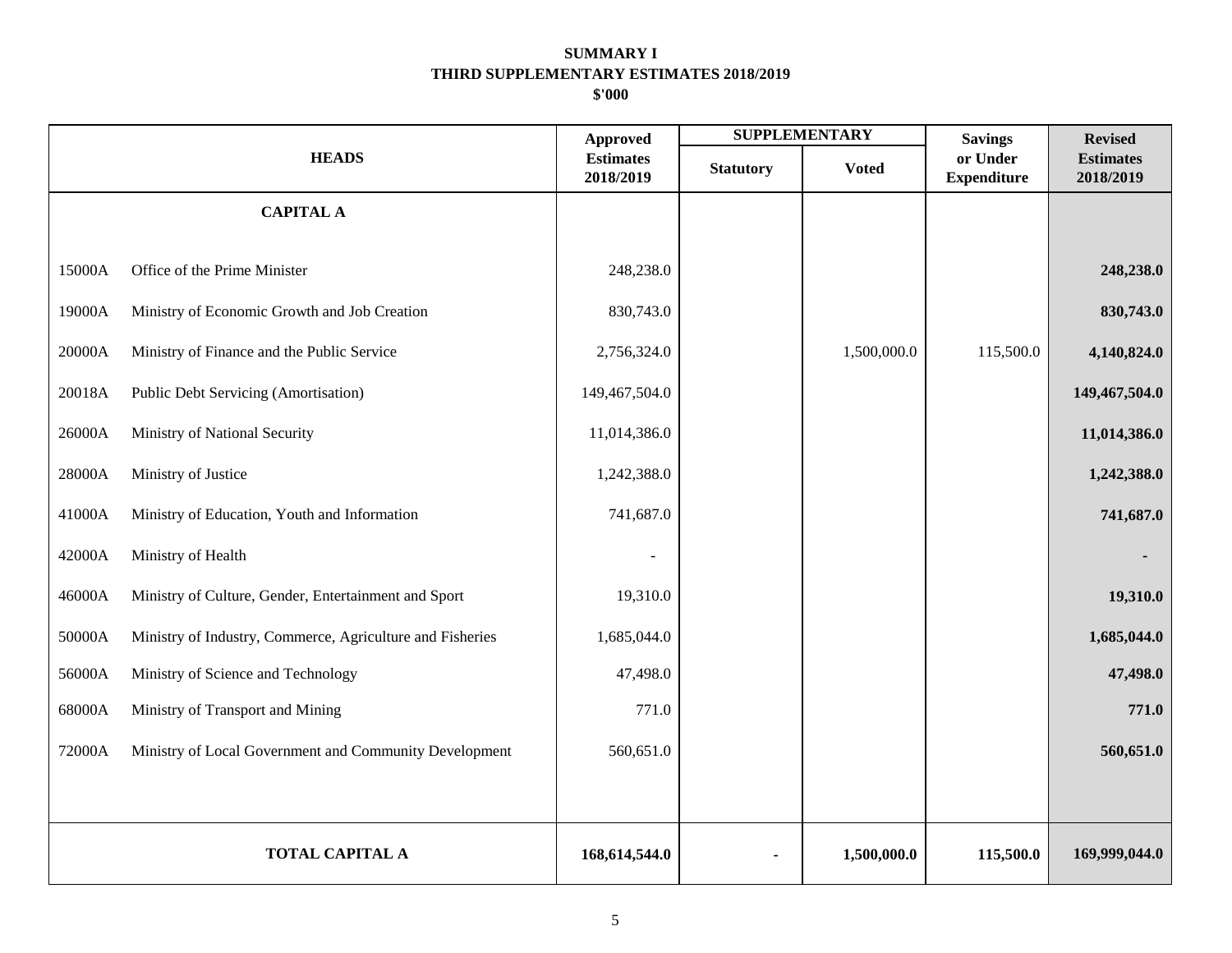|        |                                                           | <b>Approved</b>               |                  | <b>SUPPLEMENTARY</b> | <b>Savings</b>                 | <b>Revised</b>                |
|--------|-----------------------------------------------------------|-------------------------------|------------------|----------------------|--------------------------------|-------------------------------|
|        | <b>HEADS</b>                                              | <b>Estimates</b><br>2018/2019 | <b>Statutory</b> | <b>Voted</b>         | or Under<br><b>Expenditure</b> | <b>Estimates</b><br>2018/2019 |
|        | <b>CAPITAL B</b>                                          |                               |                  |                      |                                |                               |
| 15000B | Office of the Prime Minister                              | 4,115,240.0                   |                  |                      | 750,000.0                      | 3,365,240.0                   |
| 16000B | Office of the Cabinet                                     | 928,466.0                     |                  |                      | 190,000.0                      | 738,466.0                     |
| 17000B | Ministry of Tourism                                       |                               |                  |                      |                                |                               |
| 19000B | Ministry of Economic Growth and Job Creation              | 28,725,221.0                  |                  |                      |                                | 28,725,221.0                  |
| 20000B | Ministry of Finance and the Public Service                | 4,044,843.0                   |                  | 8,700.0              | 100,000.0                      | 3,953,543.0                   |
| 26000B | Ministry of National Security                             | 1,650,060.0                   |                  |                      |                                | 1,650,060.0                   |
| 28000B | Ministry of Justice                                       | 475,241.0                     |                  |                      |                                | 475,241.0                     |
| 40000B | Ministry of Labour and Social Security                    | 7,901,764.0                   |                  |                      | 253,200.0                      | 7,648,564.0                   |
| 41000B | Ministry of Education, Youth and Information              | 954,416.0                     |                  |                      |                                | 954,416.0                     |
| 42000B | Ministry of Health                                        | 1,898,908.0                   |                  |                      | 100,000.0                      | 1,798,908.0                   |
| 46000B | Ministry of Culture, Gender, Entertainment and Sport      | 1,415.0                       |                  |                      |                                | 1,415.0                       |
| 50000B | Ministry of Industry, Commerce, Agriculture and Fisheries | 567,101.0                     |                  |                      |                                | 567,101.0                     |
| 56000B | Ministry of Science and Technology                        | 35,780.0                      |                  |                      |                                | 35,780.0                      |
| 68000B | Ministry of Transport and Mining                          |                               |                  |                      |                                |                               |
| 72000B | Ministry of Local Government and Community Development    | 132,027.0                     |                  |                      |                                | 132,027.0                     |
|        |                                                           |                               |                  |                      |                                |                               |
|        | <b>TOTAL CAPITAL B</b>                                    | 51,430,482.0                  |                  | 8,700.0              | 1,393,200.0                    | 50,045,982.0                  |
|        | TOTAL CAPITAL (A + B)                                     | 220,045,026.0                 |                  | 1,508,700.0          | 1,508,700.0                    | 220,045,026.0                 |
|        | TOTAL RECURRENT AND CAPITAL                               | 802,563,141.0                 | (1,172,062.0)    | 4,233,400.0          | 3,061,338.0                    | 802,563,141.0                 |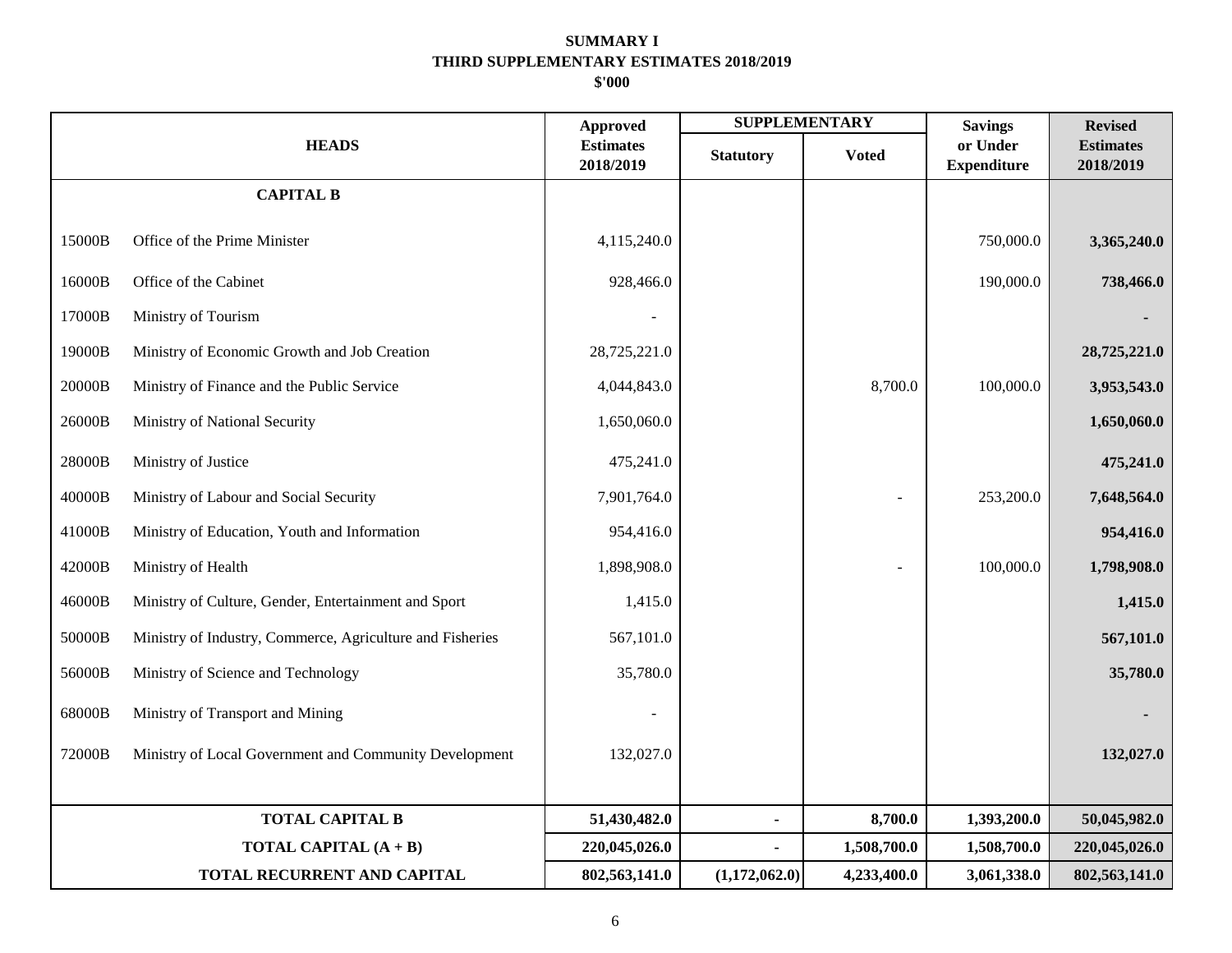|              |                                          | <b>Approved</b>               | <b>SUPPLEMENTARY</b>     |                          | <b>Savings</b>                 | <b>Revised</b>                |
|--------------|------------------------------------------|-------------------------------|--------------------------|--------------------------|--------------------------------|-------------------------------|
|              |                                          | <b>Estimates</b><br>2018/2019 | <b>Statutory</b>         | <b>Voted</b>             | or Under<br><b>Expenditure</b> | <b>Estimates</b><br>2018/2019 |
| $\mathbf I$  | <b>NON - DEBT EXPENDITURE</b>            |                               |                          |                          |                                |                               |
|              | <b>RECURRENT</b>                         | 446,313,370.0                 | (1,172,062.0)            | 2,724,700.0              | 1,552,638.0                    | 446,313,370.0                 |
|              | <b>CAPITAL A</b>                         | 19,147,040.0                  | $\blacksquare$           | 1,500,000.0              | 115,500.0                      | 20,531,540.0                  |
|              | <b>CAPITAL B</b>                         | 51,430,482.0                  |                          | 8,700.0                  | 1,393,200.0                    | 50,045,982.0                  |
|              |                                          |                               |                          |                          |                                |                               |
|              | <b>TOTAL NON - DEBT EXPENDITURE</b>      | 516,890,892.0                 | (1,172,062.0)            | 4,233,400.0              | 3,061,338.0                    | 516,890,892.0                 |
| $\mathbf{I}$ | <b>PUBLIC DEBT SERVICING</b>             |                               |                          |                          |                                |                               |
|              | Public Debt Servicing (Interest Charges) | 136, 204, 745.0               | $\blacksquare$           | $\blacksquare$           |                                | 136,204,745.0                 |
|              | Public Debt Servicing (Amortisation)     | 149,467,504.0                 | $\overline{\phantom{a}}$ | $\overline{\phantom{a}}$ |                                | 149,467,504.0                 |
|              |                                          |                               |                          |                          |                                |                               |
|              | <b>TOTAL PUBLIC DEBT SERVICING</b>       | 285, 672, 249.0               | $\blacksquare$           | $\blacksquare$           | $\blacksquare$                 | 285, 672, 249.0               |
|              |                                          |                               |                          |                          |                                |                               |
|              | TOTAL ESTIMATES OF EXPENDITURE           | 802,563,141.0                 | (1,172,062.0)            | 4,233,400.0              | 3,061,338.0                    | 802,563,141.0                 |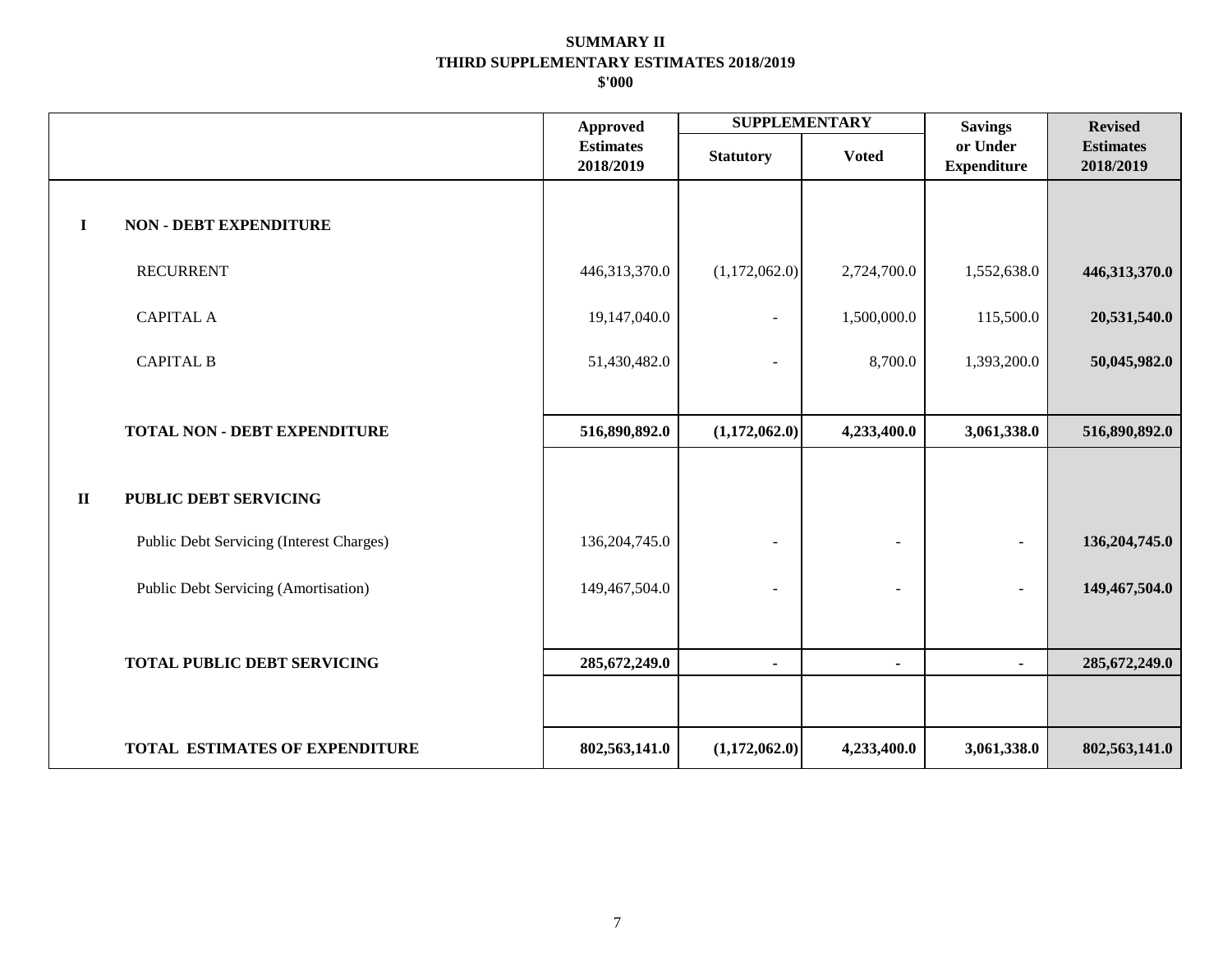|                                       | <b>RECURRENT</b> | <b>CAPITAL</b> | <b>TOTAL</b>  |
|---------------------------------------|------------------|----------------|---------------|
| <b>INCREASE</b>                       |                  |                |               |
| Statutory<br>(a)                      | (1,172,062.0)    |                | (1,172,062.0) |
| To Be Voted<br>(b)                    | 2,724,700.0      | 1,508,700.0    | 4,233,400.0   |
|                                       |                  |                |               |
| <b>GROSS INCREASE</b>                 | 1,552,638.0      | 1,508,700.0    | 3,061,338.0   |
| <b>DEDUCTIONS</b>                     |                  |                |               |
| <b>Transferred Items</b><br>(i)       |                  |                |               |
| (ii)<br>Savings or Under Expenditure  | 1,552,638.0      | 1,508,700.0    | 3,061,338.0   |
|                                       |                  |                |               |
| <b>TOTAL DEDUCTIONS</b>               | 1,552,638.0      | 1,508,700.0    | 3,061,338.0   |
| NET SUPPLEMENTARY INCREASE/(DECREASE) |                  |                |               |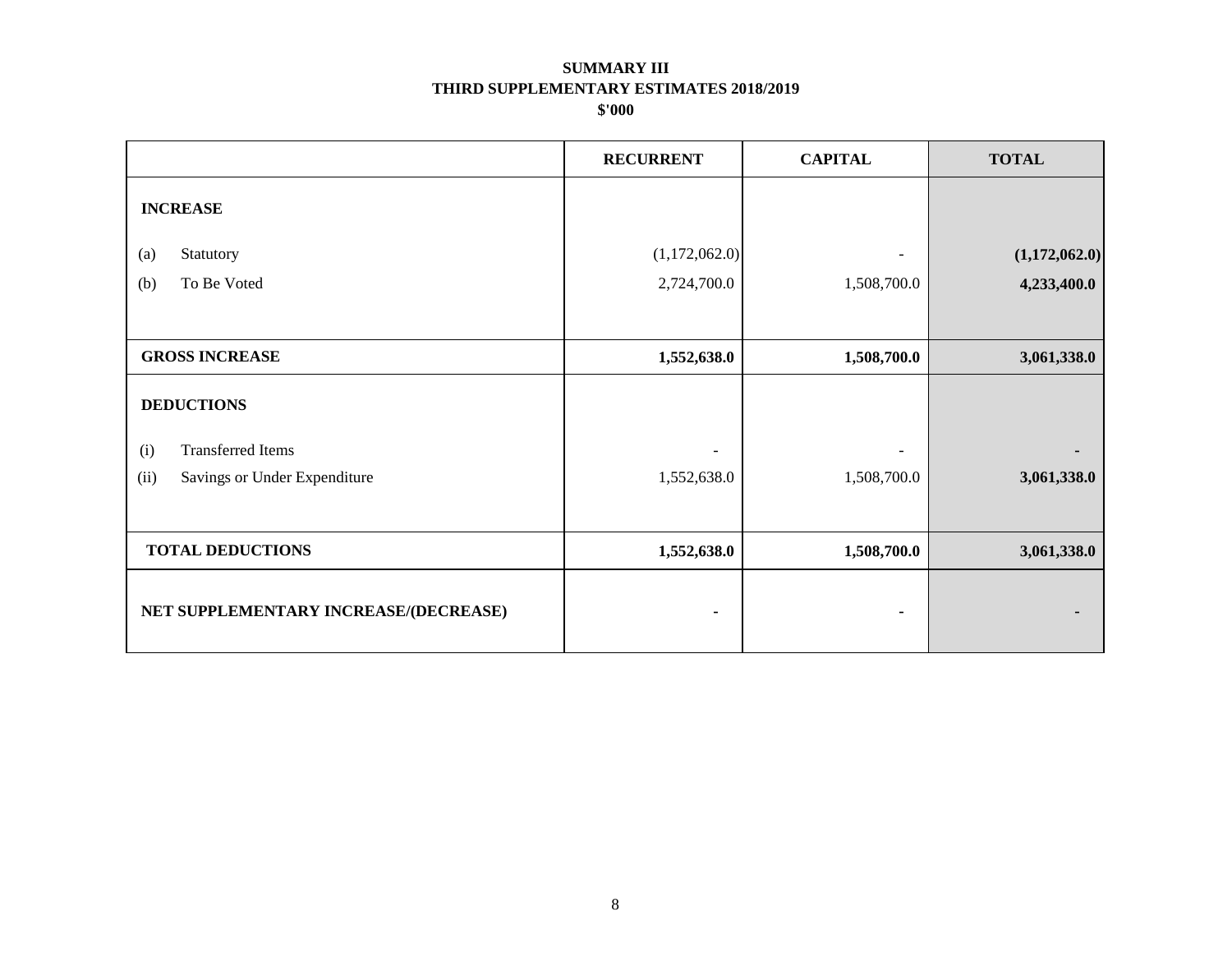#### **Head No. 06000**

### **and Title: Office of the Services Commission**

|                             |                                                                                                   |                                                | <b>PROPOSALS</b>                  |                                   |                                           |                                                   |                                                                                                                          |
|-----------------------------|---------------------------------------------------------------------------------------------------|------------------------------------------------|-----------------------------------|-----------------------------------|-------------------------------------------|---------------------------------------------------|--------------------------------------------------------------------------------------------------------------------------|
| Activity/<br>Project<br>No. | Service & Object of<br><b>Expenditure</b>                                                         | <b>Approved</b><br><b>Estimates</b><br>2018/19 | Provided<br>by Law<br>(Statutory) | Supplementary<br><b>Estimates</b> | Savings or<br>Under<br><b>Expenditure</b> | <b>Approved</b><br><b>New</b><br><b>Estimates</b> | <b>Remarks &amp; Object Classification</b>                                                                               |
|                             | FUNCTION 01 - GENERAL PUBLIC SERVICES                                                             |                                                |                                   |                                   |                                           |                                                   |                                                                                                                          |
|                             | SUB-FUNCTION 03 - PERSONNEL MANAGEMENT                                                            |                                                |                                   |                                   |                                           |                                                   |                                                                                                                          |
|                             | PROGRAMME 135 - MANAGEMENT OF PUBLIC<br><b>SERVICES</b>                                           |                                                |                                   |                                   |                                           |                                                   |                                                                                                                          |
|                             | SUB PROGRAMME 24 - PUBLIC, POLICE AND JUDICIAL<br>SERVICES COMMISSIONS                            |                                                |                                   |                                   |                                           |                                                   |                                                                                                                          |
| 0360                        | Placement, Career Development, Discipline and Retirement of<br><b>Central Government Officers</b> | 224,852.0                                      | 1,350.0                           |                                   | 14,685.0                                  | 211,517.0                                         | Revised requirement                                                                                                      |
|                             |                                                                                                   |                                                |                                   |                                   |                                           |                                                   | Reduction<br>Compensation of Employees<br>13,035.0<br>21<br>22<br>Travel Expenses and Subsistence<br>1,650.0<br>14,685.0 |
|                             |                                                                                                   |                                                |                                   |                                   |                                           |                                                   | Additional<br>Travel Expenses and Subsistence (Statutory)<br>1,350.0<br>22                                               |
|                             |                                                                                                   |                                                |                                   |                                   |                                           |                                                   | 300.0<br>Net reduction                                                                                                   |
|                             | SUB PROGRAMME 26 - CENTRALIZED STENOTYPE SERVICE                                                  |                                                |                                   |                                   |                                           |                                                   |                                                                                                                          |
| 0362                        | Services for Conferences, Commissions of Enquiry etc.                                             | 54,521.0                                       |                                   | 300.0                             |                                           | 54,821.0                                          | Additional requirement                                                                                                   |
|                             |                                                                                                   |                                                |                                   |                                   |                                           |                                                   | Additional<br>Travel Expenses and Subsistence<br>300.0<br>22                                                             |
|                             |                                                                                                   |                                                |                                   |                                   |                                           |                                                   |                                                                                                                          |
|                             |                                                                                                   |                                                |                                   |                                   |                                           |                                                   |                                                                                                                          |
|                             |                                                                                                   |                                                |                                   |                                   |                                           |                                                   |                                                                                                                          |
|                             |                                                                                                   |                                                |                                   |                                   |                                           |                                                   |                                                                                                                          |
|                             |                                                                                                   |                                                |                                   |                                   |                                           |                                                   |                                                                                                                          |
|                             |                                                                                                   |                                                |                                   |                                   |                                           |                                                   |                                                                                                                          |
|                             | <b>TOTAL HEAD 06000</b>                                                                           | 311,381.0                                      | 1,350.0                           | 300.0                             | 14,685.0                                  | 298,346.0                                         |                                                                                                                          |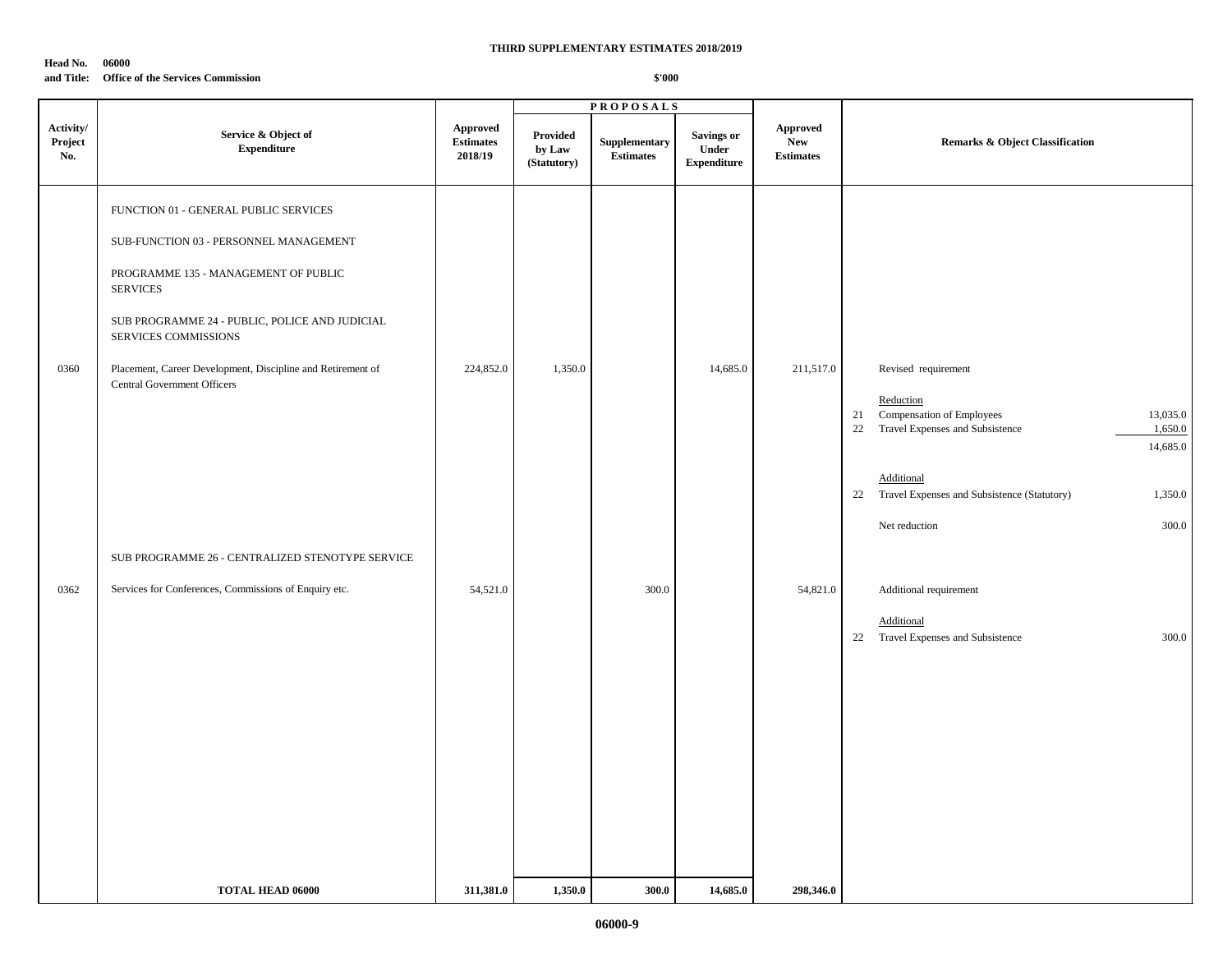### **Head No. 15000 and Title: Office of the Prime Minister**

|                             |                                                                                                                                                                                             |                                           | <b>PROPOSALS</b>                  |                                       |                                           |                                            |                                                                               |
|-----------------------------|---------------------------------------------------------------------------------------------------------------------------------------------------------------------------------------------|-------------------------------------------|-----------------------------------|---------------------------------------|-------------------------------------------|--------------------------------------------|-------------------------------------------------------------------------------|
| Activity/<br>Project<br>No. | Service & Object of<br>${\bf Expenditure}$                                                                                                                                                  | Approved<br><b>Estimates</b><br>2018/19   | Provided<br>by Law<br>(Statutory) | Supplementary<br><b>Estimates</b>     | Savings or<br>Under<br><b>Expenditure</b> | Approved<br><b>New</b><br><b>Estimates</b> | Remarks & Object Classification                                               |
| 0588                        | FUNCTION 01 - GENERAL PUBLIC SERVICES<br>SUB-FUNCTION 99 - OTHER GENERAL PUBLIC SERVICES<br>PROGRAMME 125 - ELECTIONS<br>SUB PROGRAMME 20 - ELECTORAL SERVICES<br>Re-Verification of Voters | 527,665.0                                 |                                   |                                       | 112,240.0                                 | 415,425.0                                  | Revised requirement<br>Reduction<br>25 Use of Goods and Services<br>112,240.0 |
|                             | <b>GROSS TOTAL HEAD</b><br><b>LESS APPROPRIATIONS IN-AID</b><br><b>TOTAL HEAD 15000</b>                                                                                                     | 9,439,723.0<br>1,355,175.0<br>8,084,548.0 |                                   | $\mathcal{L}_{\mathcal{A}}$<br>$\sim$ | 112,240.0<br>112,240.0                    | 9,327,483.0<br>1,355,175.0<br>7,972,308.0  |                                                                               |
|                             |                                                                                                                                                                                             |                                           |                                   |                                       |                                           |                                            |                                                                               |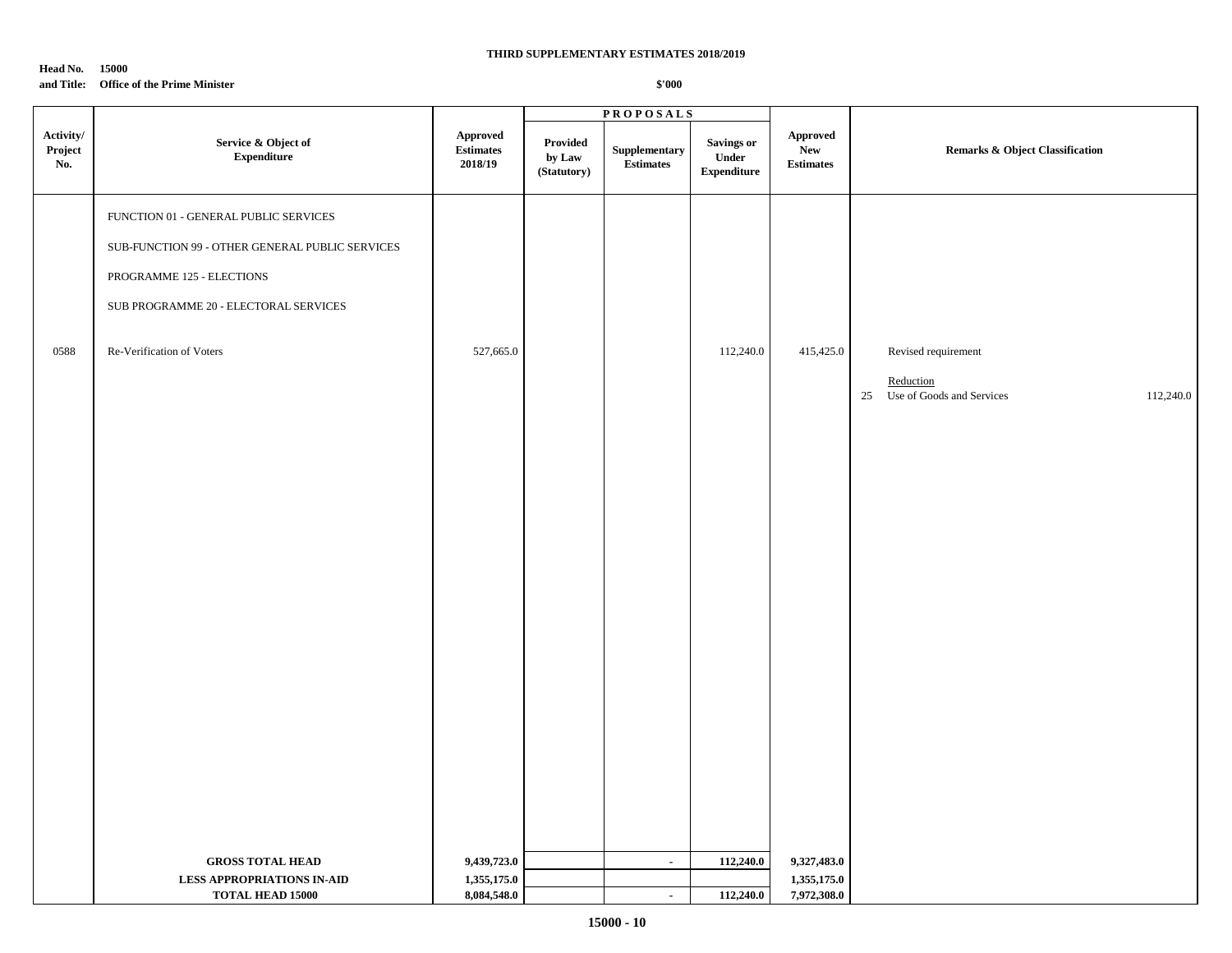### **Head No. 15000B**

#### **and Title: Office of the Prime Minister**

 **\$'000**

**(Capital - Multilateral/Bilateral Programmes)**

|                             |                                                                                                                                                                                                                                                                                                                                                                      | <b>PROPOSALS</b>                               |                                          |                                   |                                                  |                                                   |                                                                                                                                  |  |
|-----------------------------|----------------------------------------------------------------------------------------------------------------------------------------------------------------------------------------------------------------------------------------------------------------------------------------------------------------------------------------------------------------------|------------------------------------------------|------------------------------------------|-----------------------------------|--------------------------------------------------|---------------------------------------------------|----------------------------------------------------------------------------------------------------------------------------------|--|
| Activity/<br>Project<br>No. | Service & Object of<br><b>Expenditure</b>                                                                                                                                                                                                                                                                                                                            | <b>Approved</b><br><b>Estimates</b><br>2018/19 | <b>Provided</b><br>by Law<br>(Statutory) | Supplementary<br><b>Estimates</b> | <b>Savings or</b><br>Under<br><b>Expenditure</b> | <b>Approved</b><br><b>New</b><br><b>Estimates</b> | <b>Remarks &amp; Object Classification</b>                                                                                       |  |
| 9532                        | FUNCTION 01 - GENERAL PUBLIC SERVICES<br>SUB FUNCTION 01 - EXECUTIVE AND<br><b>LEGISLATIVE SERVICES</b><br>PROGRAMME 145 - CORPORATE OFFICE OF<br>THE PRIME MINISTER<br>SUB PROGRAMME 01 - GENERAL ADMINISTRATION<br>Implementation of the National Identification System<br>(NIDS) for Economic Growth<br>SUB FUNCTION 99 - OTHER GENERAL PUBLIC<br><b>SERVICES</b> | 848,788.0                                      |                                          |                                   | 600,000.0                                        | 248,788.0                                         | Revised requirement due to slower than programmed implementation<br>Reduction<br>Fixed Assets (Capital Goods)<br>32<br>600,000.0 |  |
|                             | PROGRAMME 011 - POVERTY ALLEVIATION<br>PROGRAMME<br>SUB PROGRAMME 24 - JAMAICA SOCIAL<br>INVESTMENT FUND (JSIF)                                                                                                                                                                                                                                                      |                                                |                                          |                                   |                                                  |                                                   |                                                                                                                                  |  |
| 9488                        | Jamaica Disaster Vulnerability Reduction Project                                                                                                                                                                                                                                                                                                                     | 317,903.0                                      |                                          |                                   | 150,000.0                                        | 167,903.0                                         | Revised requirement due to lower than programmed expenditure<br>Reduction<br>Fixed Assets (Capital Goods)<br>150,000.0<br>32     |  |
|                             | <b>GROSS TOTAL</b>                                                                                                                                                                                                                                                                                                                                                   | 4,240,240.0                                    | $\blacksquare$                           | $\sim$                            | 750,000.0                                        | 3,490,240.0                                       |                                                                                                                                  |  |
|                             | LESS APPROPRIATION IN AID                                                                                                                                                                                                                                                                                                                                            | 125,000.0                                      |                                          |                                   |                                                  | 125,000.0                                         |                                                                                                                                  |  |
|                             | <b>TOTAL HEAD 15000B</b>                                                                                                                                                                                                                                                                                                                                             | 4,115,240.0                                    | $\blacksquare$                           | $\sim$                            | 750,000.0                                        | 3,365,240.0                                       |                                                                                                                                  |  |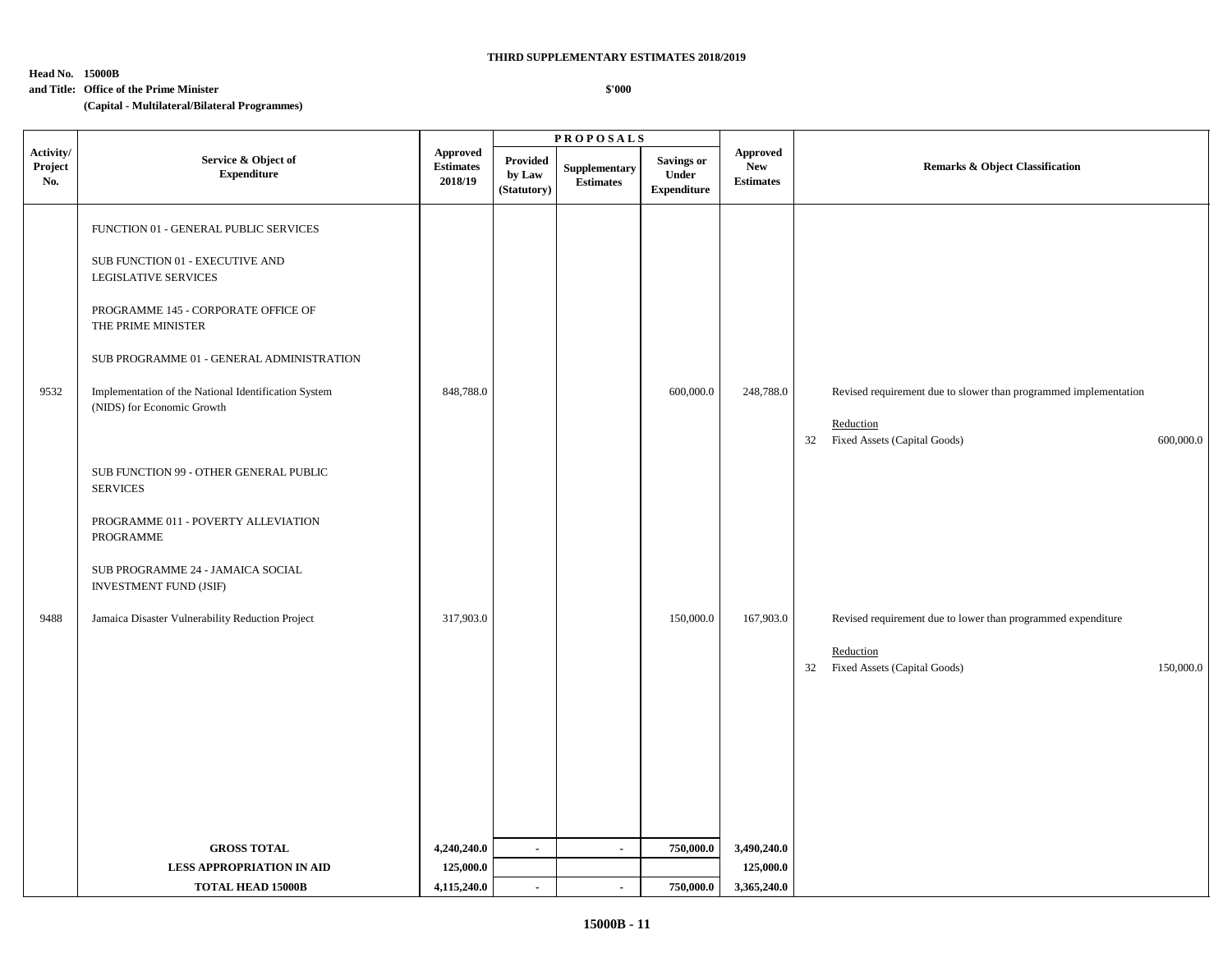### **Head No. 16000 and Title: Office of the Cabinet**

|                             |                                                                                                                                                                                                                                                               |                                                | <b>PROPOSALS</b>                  |                            |                                                  |                                                                    |                                                                              |
|-----------------------------|---------------------------------------------------------------------------------------------------------------------------------------------------------------------------------------------------------------------------------------------------------------|------------------------------------------------|-----------------------------------|----------------------------|--------------------------------------------------|--------------------------------------------------------------------|------------------------------------------------------------------------------|
| Activity/<br>Project<br>No. | Service & Object of<br>${\bf Expenditure}$                                                                                                                                                                                                                    | <b>Approved</b><br><b>Estimates</b><br>2018/19 | Provided<br>by Law<br>(Statutory) | Supplementary<br>Estimates | <b>Savings or</b><br>Under<br><b>Expenditure</b> | Approved<br><b>New</b><br>$\label{p:estimates} \textbf{Estimates}$ | Remarks & Object Classification                                              |
| 0005                        | FUNCTION 01 - GENERAL PUBLIC SERVICES<br>${\tt SUB\text{-}FUNCTION}$ 01 - EXECUTIVE AND LEGISLATIVE SERVICES<br>PROGRAMME 001 - EXECUTIVE DIRECTION AND<br><b>ADMINISTRATION</b><br>SUB PROGRAMME 01 - GENERAL ADMINISTRATION<br>Direction and Administration | 428,369.0                                      |                                   |                            | 50,624.0                                         | 377,745.0                                                          | Revised requirement<br>Reduction<br>21 Compensation of Employees<br>50,624.0 |
|                             | <b>TOTAL HEAD 16000</b>                                                                                                                                                                                                                                       | 487,956.0                                      | $\blacksquare$                    | $\blacksquare$             | 50,624.0                                         | 437,332.0                                                          |                                                                              |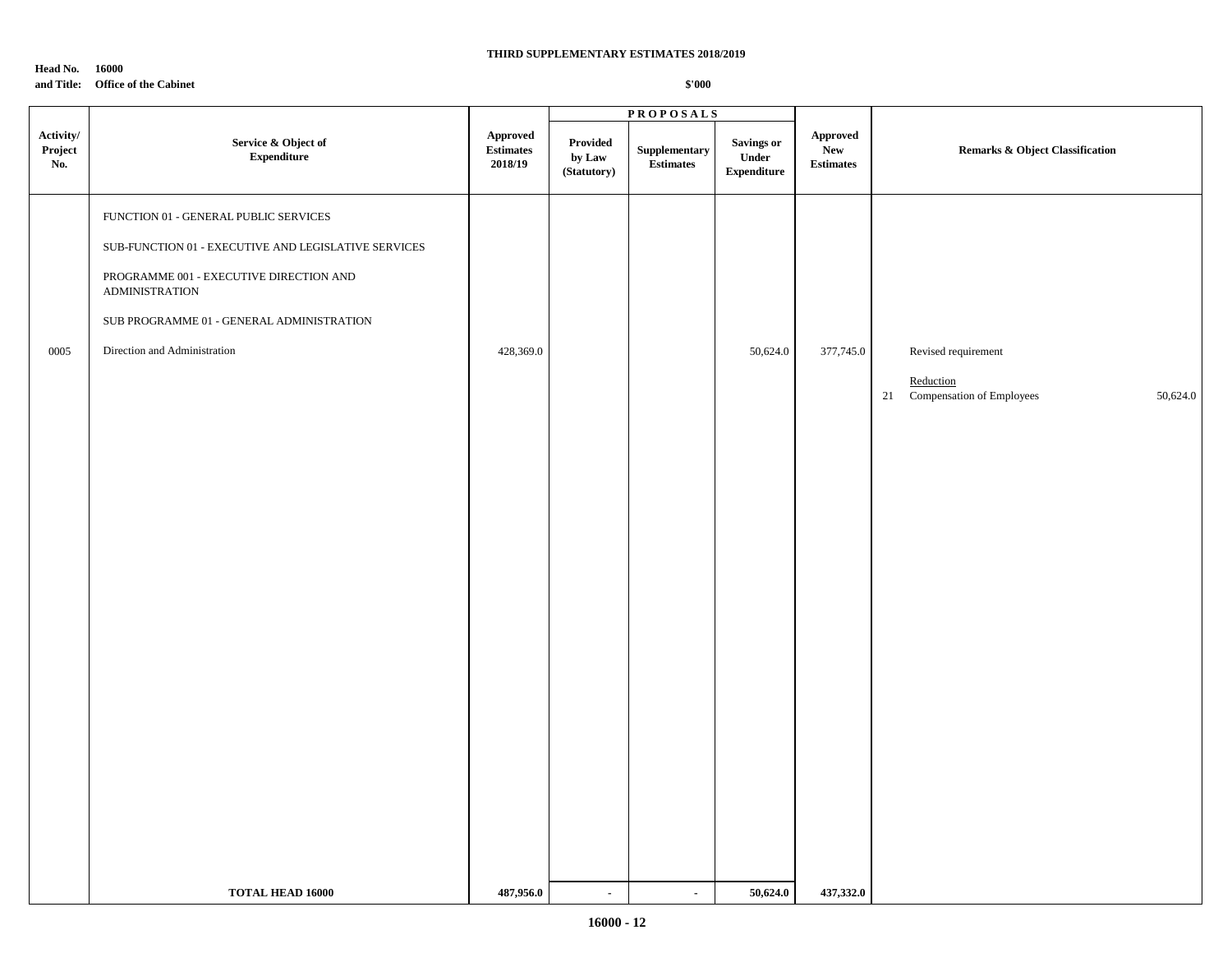### **Head No. 16000B**

 $\blacksquare$ 

#### **and Title: Office of the Cabinet**

**(Capital - Multilateral/Bilateral Programmes)**

|                             |                                                                                                                                                                                                                |                                         |                                   | <b>PROPOSALS</b>                  |                                                         |                                            |                                                                                                                                                                                                                                                                                                                                    |  |
|-----------------------------|----------------------------------------------------------------------------------------------------------------------------------------------------------------------------------------------------------------|-----------------------------------------|-----------------------------------|-----------------------------------|---------------------------------------------------------|--------------------------------------------|------------------------------------------------------------------------------------------------------------------------------------------------------------------------------------------------------------------------------------------------------------------------------------------------------------------------------------|--|
| Activity/<br>Project<br>No. | Service & Object of<br><b>Expenditure</b>                                                                                                                                                                      | Approved<br><b>Estimates</b><br>2018/19 | Provided<br>by Law<br>(Statutory) | Supplementary<br><b>Estimates</b> | <b>Savings or</b><br><b>Under</b><br><b>Expenditure</b> | Approved<br><b>New</b><br><b>Estimates</b> | <b>Remarks &amp; Object Classification</b>                                                                                                                                                                                                                                                                                         |  |
|                             | FUNCTION 01 - GENERAL PUBLIC SERVICES<br>SUB-FUNCTION 99 - OTHER GENERAL PUBLIC SERVICES<br>PROGRAMME 152 - PUBLIC SECTOR REFORM<br>PROGRAMME<br>SUB-PROGRAMME 20 - IMPROVEMENT IN PUBLIC<br>SECTOR MANAGEMENT |                                         |                                   |                                   |                                                         |                                            |                                                                                                                                                                                                                                                                                                                                    |  |
| 9263                        | Public Sector Transformation and Modernisation Programme                                                                                                                                                       | 928,466.0                               |                                   |                                   | 190,000.0                                               | 738,466.0                                  | Revised requirement due to slower than programmed<br>expenditure<br>Reduction<br>22 Travel Expenses and Subsistence<br>17,329.0<br>25 Use of Goods and Services<br>135,459.0<br>32 Fixed Assets (Capital Goods)<br>358,212.0<br>511,000.0<br>Additional<br>25 Use of Goods and Services<br>321,000.0<br>Net reduction<br>190,000.0 |  |
|                             | <b>TOTAL HEAD 16000B</b>                                                                                                                                                                                       | 928,466.0                               | $\sim$                            | $\blacksquare$                    | 190,000.0                                               | 738,466.0                                  |                                                                                                                                                                                                                                                                                                                                    |  |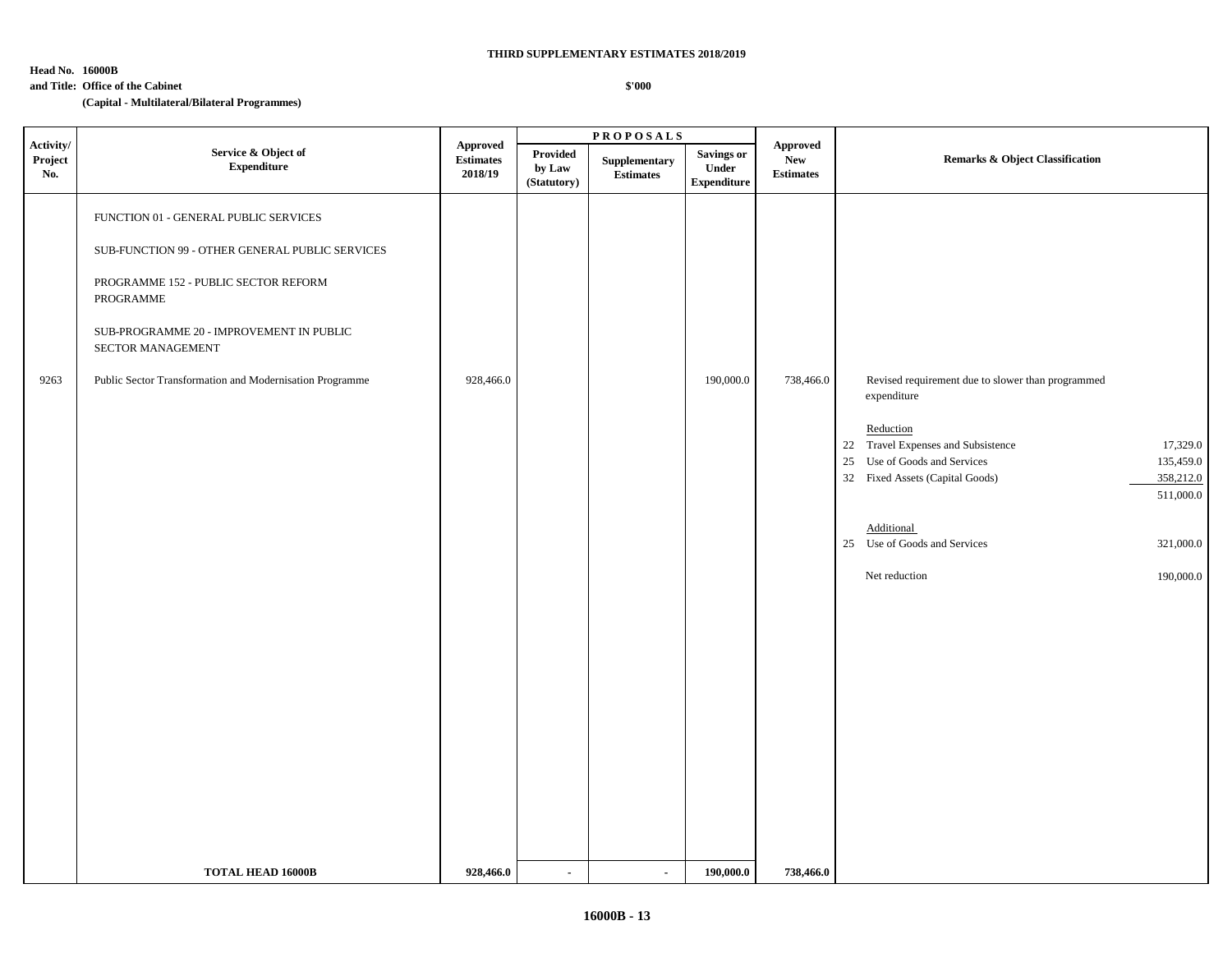**Head No. 17000 and Title: Ministry of Tourism** 

|                             |                                                                  |                                                                  |                                   | <b>PROPOSALS</b>                  |                                           |                                            |                                                                                                                  |
|-----------------------------|------------------------------------------------------------------|------------------------------------------------------------------|-----------------------------------|-----------------------------------|-------------------------------------------|--------------------------------------------|------------------------------------------------------------------------------------------------------------------|
| Activity/<br>Project<br>No. | Service & Object of<br><b>Expenditure</b>                        | Approved<br>$\label{eq:estimates} \textbf{Estimates}$<br>2018/19 | Provided<br>by Law<br>(Statutory) | Supplementary<br><b>Estimates</b> | Savings or<br>Under<br><b>Expenditure</b> | Approved<br><b>New</b><br><b>Estimates</b> | Remarks & Object Classification                                                                                  |
|                             | FUNCTION 04 - ECONOMIC AFFAIRS                                   |                                                                  |                                   |                                   |                                           |                                            |                                                                                                                  |
|                             | SUBFUNCTION 13 - TOURISM                                         |                                                                  |                                   |                                   |                                           |                                            |                                                                                                                  |
|                             | PROGRAMME 001 - EXECUTIVE DIRECTION AND<br><b>ADMINISTRATION</b> |                                                                  |                                   |                                   |                                           |                                            |                                                                                                                  |
|                             | SUB PROGRAMME 01 - GENERAL ADMINISTRATION                        |                                                                  |                                   |                                   |                                           |                                            |                                                                                                                  |
| 0001                        | Direction and Management                                         | 259,973.0                                                        |                                   |                                   | 1,097.0                                   | 258,876.0                                  | Revised requirement                                                                                              |
|                             |                                                                  |                                                                  |                                   |                                   |                                           |                                            | Reduction<br>21 Compensation of Employees<br>1,097.0                                                             |
|                             | PROGRAMME 650 - PROMOTION OF TOURISM                             |                                                                  |                                   |                                   |                                           |                                            |                                                                                                                  |
|                             | SUB PROGRAMME 21 - TOURISM PRODUCT<br>DEVELOPMENT AND SERVICES   |                                                                  |                                   |                                   |                                           |                                            |                                                                                                                  |
| 0005                        | Direction and Administration                                     | 564,613.0                                                        |                                   |                                   | 92,685.0                                  | 471,928.0                                  | Revised requirement                                                                                              |
|                             |                                                                  |                                                                  |                                   |                                   |                                           |                                            | Reduction<br>21 Compensation of Employees<br>48,575.0<br>Use of Goods and Services<br>44,110.0<br>25<br>92,685.0 |
|                             |                                                                  |                                                                  |                                   |                                   |                                           |                                            |                                                                                                                  |
|                             |                                                                  |                                                                  |                                   |                                   |                                           |                                            |                                                                                                                  |
|                             |                                                                  |                                                                  |                                   |                                   |                                           |                                            |                                                                                                                  |
|                             |                                                                  |                                                                  |                                   |                                   |                                           |                                            |                                                                                                                  |
|                             |                                                                  |                                                                  |                                   |                                   |                                           |                                            |                                                                                                                  |
|                             | <b>GROSS TOTAL HEAD</b>                                          | 11,649,218.0                                                     |                                   | $\sim$                            | 93,782.0                                  | 11,555,436.0                               |                                                                                                                  |
|                             | <b>LESS APPROPRIATIONS IN-AID</b>                                | 119,715.0                                                        |                                   |                                   |                                           | 119,715.0                                  |                                                                                                                  |
|                             | <b>NET TOTAL HEAD 17000</b>                                      | 11,529,503.0                                                     |                                   | $\sim$                            | 93,782.0                                  | 11,435,721.0                               |                                                                                                                  |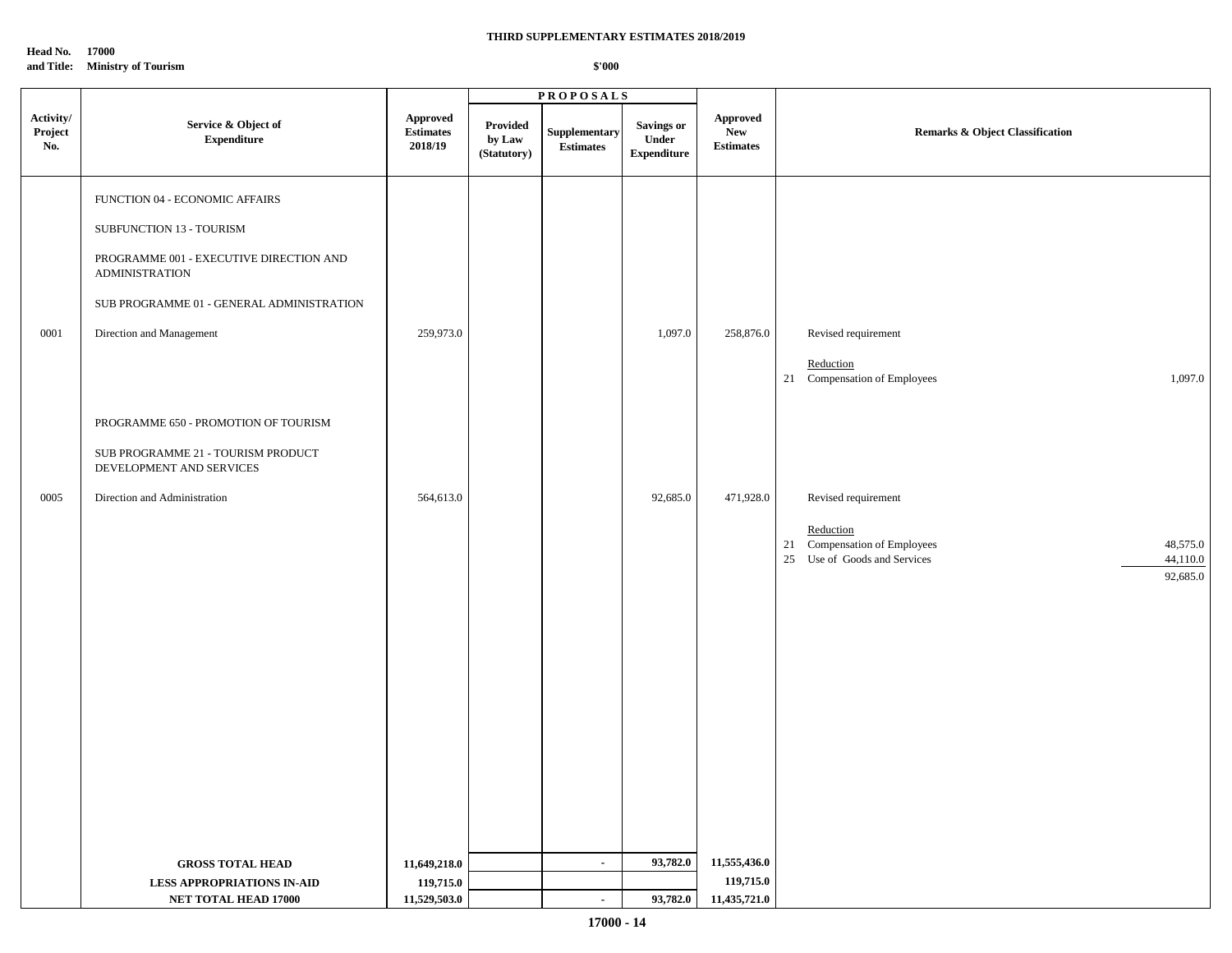### **Head No. 20000**

### **and Title: Ministry of Finance and the Public Service**

|                             |                                                                                                                                                                                                                                                                                                                                                                                                                      |                                                |                                          | <b>PROPOSALS</b>                  |                                                  |                                                   |                                                                                                                                                             |
|-----------------------------|----------------------------------------------------------------------------------------------------------------------------------------------------------------------------------------------------------------------------------------------------------------------------------------------------------------------------------------------------------------------------------------------------------------------|------------------------------------------------|------------------------------------------|-----------------------------------|--------------------------------------------------|---------------------------------------------------|-------------------------------------------------------------------------------------------------------------------------------------------------------------|
| Activity/<br>Project<br>No. | Service & Object of<br>${\bf Expenditure}$                                                                                                                                                                                                                                                                                                                                                                           | <b>Approved</b><br><b>Estimates</b><br>2018/19 | <b>Provided</b><br>by Law<br>(Statutory) | Supplementary<br><b>Estimates</b> | <b>Savings or</b><br>Under<br><b>Expenditure</b> | <b>Approved</b><br><b>New</b><br><b>Estimates</b> | <b>Remarks &amp; Object Classification</b>                                                                                                                  |
| 0003                        | FUNCTION 01 - GENERAL PUBLIC SERVICES<br>SUB-FUNCTION 02 - ECONOMIC AND FISCAL POLICIES<br>MANAGEMENT<br>PROGRAMME 001 - EXECUTIVE DIRECTION AND<br><b>ADMINISTRATION</b><br>SUB PROGRAMME 01 - GENERAL ADMINISTRATION<br>Human Resource Management and Other Support Services<br>PROGRAMME 010 - ASSISTANCE TO PUBLIC SECTOR<br>AND OTHER BODIES<br>SUB PROGRAMME 11 - ASSISTANCE TO PUBLIC SECTOR<br><b>BODIES</b> | 696,343.0                                      |                                          |                                   | 20,000                                           | 676,343.0                                         | Revised requirement<br>Reduction<br>Fixed Assets (Capital Goods)<br>32<br>20,000.0                                                                          |
| 1900                        | Grant to Local Authorities for Street Lighting<br>PROGRAMME 131 - FISCAL POLICY AND MANAGEMENT<br>SUB PROGRAMME 20 - TAXATION POLICY AND<br><b>MANAGEMENT</b>                                                                                                                                                                                                                                                        | 7,140,000.0                                    |                                          | 2,142,850.0                       |                                                  | 9,282,850.0                                       | Additional requirement to facilitate the final payments<br>on outstanding arrears<br>Additional<br>27<br>Grants, Contributions and Subsidies<br>2,142,850.0 |
| 0005                        | Direction and Administration                                                                                                                                                                                                                                                                                                                                                                                         | 242,899.0                                      |                                          |                                   | 19,878                                           | 223,021.0                                         | Revised requirement<br>Reduction<br>Use of Goods and Services<br>14,109.0<br>25<br>32<br>Fixed Assets (Capital Goods)<br>5,769.0<br>19,878.0                |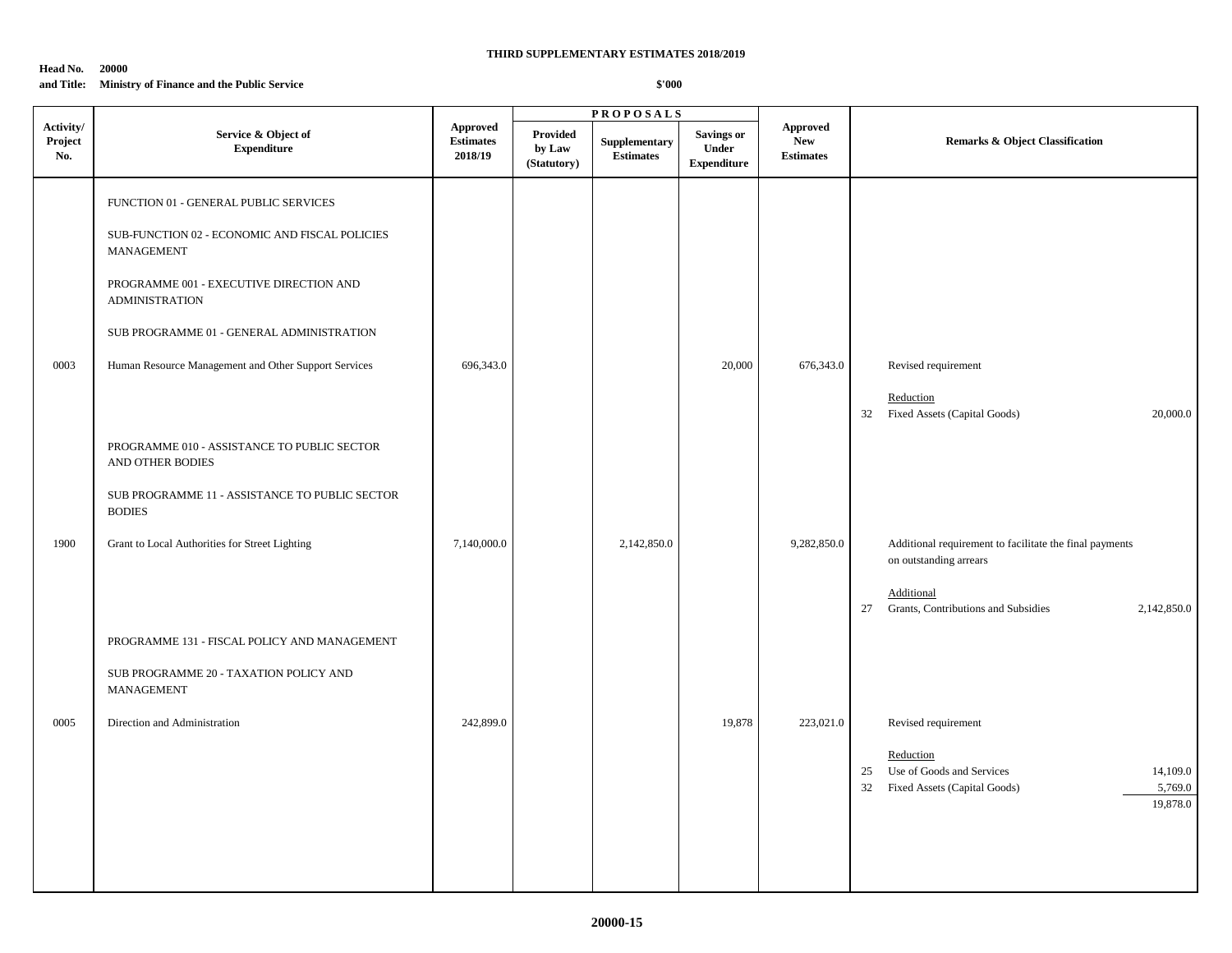#### **Head No. 20000**

### **and Title: Ministry of Finance and the Public Service**

|                             |                                                                  |                                                |                                          | <b>PROPOSALS</b>                  |                                                         |                                            |                                                                                                                                                 |
|-----------------------------|------------------------------------------------------------------|------------------------------------------------|------------------------------------------|-----------------------------------|---------------------------------------------------------|--------------------------------------------|-------------------------------------------------------------------------------------------------------------------------------------------------|
| Activity/<br>Project<br>No. | Service & Object of<br><b>Expenditure</b>                        | <b>Approved</b><br><b>Estimates</b><br>2018/19 | <b>Provided</b><br>by Law<br>(Statutory) | Supplementary<br><b>Estimates</b> | <b>Savings or</b><br><b>Under</b><br><b>Expenditure</b> | Approved<br><b>New</b><br><b>Estimates</b> | <b>Remarks &amp; Object Classification</b>                                                                                                      |
|                             | SUB PROGRAMME 23 - RESOURCES MANAGEMENT                          |                                                |                                          |                                   |                                                         |                                            |                                                                                                                                                 |
| 0005                        | Direction and Administration                                     | 498,622.0                                      |                                          |                                   | 19,097                                                  | 479,525.0                                  | Revised requirement<br>Reduction<br>Travel Expenses and Subsistence<br>22<br>1,486.0<br>25<br>Use of Goods and Services<br>17,611.0<br>19,097.0 |
|                             |                                                                  |                                                |                                          |                                   |                                                         |                                            |                                                                                                                                                 |
|                             | SUB-FUNCTION 03 - PERSONNEL MANAGEMENT                           |                                                |                                          |                                   |                                                         |                                            |                                                                                                                                                 |
|                             | PROGRAMME 001 - EXECUTIVE DIRECTION AND<br><b>ADMINISTRATION</b> |                                                |                                          |                                   |                                                         |                                            |                                                                                                                                                 |
|                             | SUB PROGRAMME 01 - GENERAL ADMINISTRATION                        |                                                |                                          |                                   |                                                         |                                            |                                                                                                                                                 |
|                             |                                                                  |                                                |                                          |                                   |                                                         |                                            |                                                                                                                                                 |
| 0451                        | Employers' Contribution to Sagicor Life Jamaica Ltd              | 5,385,943.0                                    |                                          |                                   | 251,816                                                 | 5,134,127.0                                | Revised requirement                                                                                                                             |
|                             |                                                                  |                                                |                                          |                                   |                                                         |                                            | Reduction                                                                                                                                       |
|                             |                                                                  |                                                |                                          |                                   |                                                         |                                            | Compensation of Employees<br>61,816.0<br>21                                                                                                     |
|                             |                                                                  |                                                |                                          |                                   |                                                         |                                            | 28<br><b>Retirement Benefits</b><br>190,000.0<br>251,816.0                                                                                      |
|                             |                                                                  |                                                |                                          |                                   |                                                         |                                            |                                                                                                                                                 |
|                             | PROGRAMME 135 - MANAGEMENT OF PUBLIC SERVICES                    |                                                |                                          |                                   |                                                         |                                            |                                                                                                                                                 |
|                             | SUB PROGRAMME 20 - STANDARDS AND POLICY                          |                                                |                                          |                                   |                                                         |                                            |                                                                                                                                                 |
| 1469                        | Compensation Management and Implementation                       | 463,107.0                                      |                                          |                                   | 150,000                                                 | 313,107.0                                  | Revised requirement                                                                                                                             |
|                             |                                                                  |                                                |                                          |                                   |                                                         |                                            |                                                                                                                                                 |
|                             |                                                                  |                                                |                                          |                                   |                                                         |                                            | Reduction                                                                                                                                       |
|                             |                                                                  |                                                |                                          |                                   |                                                         |                                            | Grants, Contributions and Subsidies<br>50,000.0<br>27<br>100,000.0<br>32<br>Fixed Assets (Capital Goods)                                        |
|                             |                                                                  |                                                |                                          |                                   |                                                         |                                            | 150,000.0                                                                                                                                       |
|                             | PROGRAMME 153 - MANAGEMENT AND SUPPORT                           |                                                |                                          |                                   |                                                         |                                            |                                                                                                                                                 |
|                             | SUB PROGRAMME 21 - MANAGEMENT AND DEVELOPMENT                    |                                                |                                          |                                   |                                                         |                                            |                                                                                                                                                 |
|                             |                                                                  |                                                |                                          |                                   |                                                         |                                            |                                                                                                                                                 |
| 0340                        | General Training and Development for the Public Sector           | 428,186.0                                      |                                          |                                   | 100,000                                                 | 328,186.0                                  | Revised requirement                                                                                                                             |
|                             |                                                                  |                                                |                                          |                                   |                                                         |                                            | Reduction                                                                                                                                       |
|                             |                                                                  |                                                |                                          |                                   |                                                         |                                            | 29 Awards and Social Assistance<br>100,000.0                                                                                                    |
|                             |                                                                  |                                                |                                          |                                   |                                                         |                                            |                                                                                                                                                 |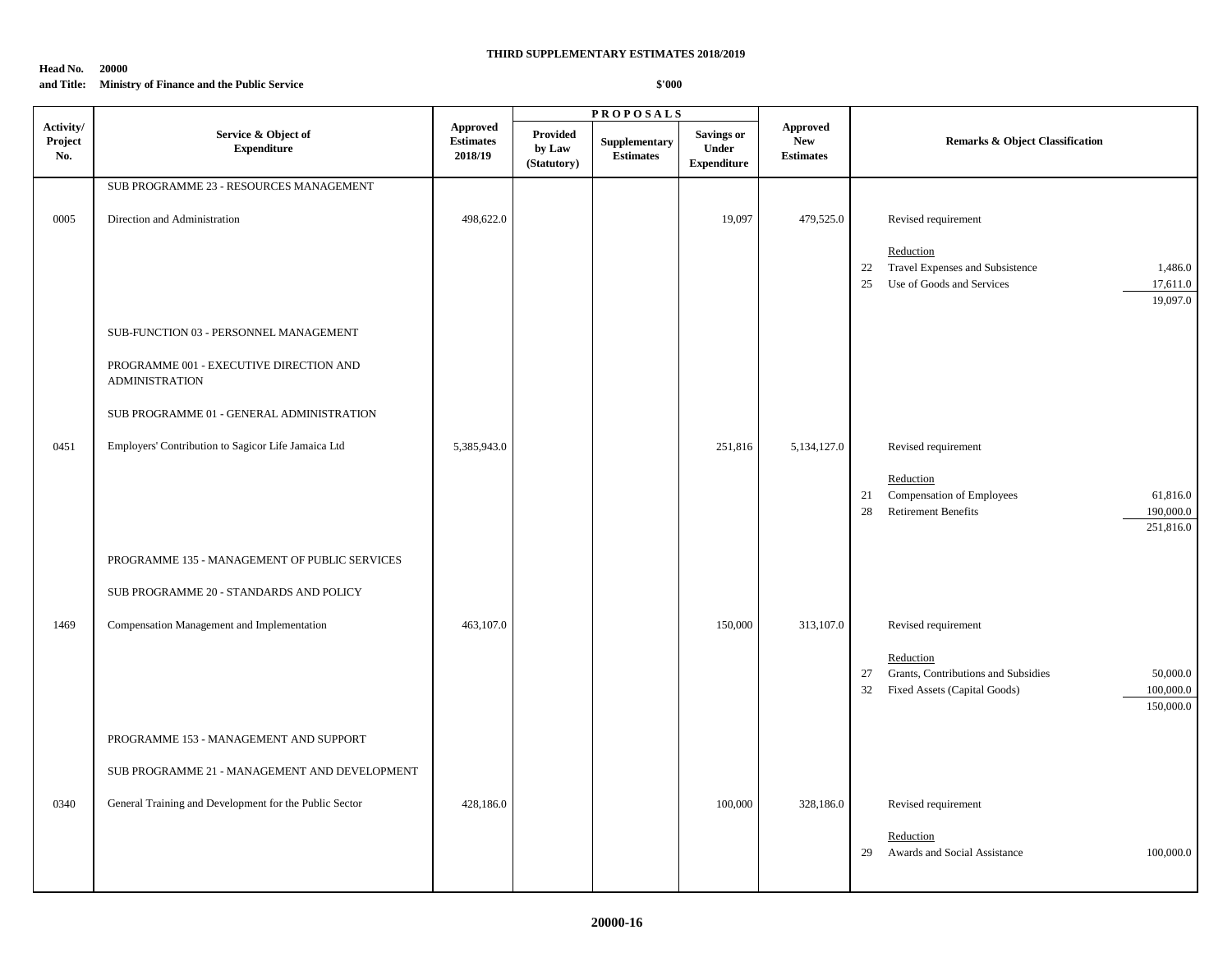#### **Head No. 20000**

### **and Title: Ministry of Finance and the Public Service**

|                             |                                                                                                                                                                                |                                         |                                   | <b>PROPOSALS</b>                  |                                           |                                                   |                                                                                                                                                                                             |  |
|-----------------------------|--------------------------------------------------------------------------------------------------------------------------------------------------------------------------------|-----------------------------------------|-----------------------------------|-----------------------------------|-------------------------------------------|---------------------------------------------------|---------------------------------------------------------------------------------------------------------------------------------------------------------------------------------------------|--|
| Activity/<br>Project<br>No. | Service & Object of<br><b>Expenditure</b>                                                                                                                                      | Approved<br><b>Estimates</b><br>2018/19 | Provided<br>by Law<br>(Statutory) | Supplementary<br><b>Estimates</b> | Savings or<br>Under<br><b>Expenditure</b> | <b>Approved</b><br><b>New</b><br><b>Estimates</b> | <b>Remarks &amp; Object Classification</b>                                                                                                                                                  |  |
| 0220                        | SUB-FUNCTION 05 - ECONOMIC PLANNING AND<br>STATISTICAL SERVICES<br>PROGRAMME 133- ECONOMIC PLANNING<br>SUB PROGRAMME 02 - PLANNING AND DEVELOPMENT<br><b>Computer Services</b> | 46,488.0                                |                                   | 4,550.0                           |                                           | 51,038.0                                          | Additional requirement<br>Additional<br>Compensation of Employees<br>3,850.0<br>21<br>Travel Expenses and Subsistence<br>22<br>300.0<br>25<br>Use of Goods and Services<br>400.0<br>4,550.0 |  |
| 0633                        | <b>Technical Services</b>                                                                                                                                                      | 318,117.0                               |                                   |                                   | 4,550                                     | 313,567.0                                         | Revised requirement<br>Reduction<br>Compensation of Employees<br>27,659.0<br>21                                                                                                             |  |
|                             |                                                                                                                                                                                |                                         |                                   |                                   |                                           |                                                   | Additional<br>25<br>Use of Goods and Services<br>23,109.0<br>4,550.0<br>Net reduction                                                                                                       |  |
| 1780                        | National Poverty Reduction Programme                                                                                                                                           | 14,721.0                                |                                   |                                   |                                           | 14,721.0                                          | Revised requirement<br>Reduction<br>Utilities and Communication Services<br>1,000.0<br>24<br>Additional<br>25<br>Use of Goods and Services<br>1,000.0<br>Net reduction<br>$\sim$            |  |
|                             |                                                                                                                                                                                |                                         |                                   |                                   |                                           |                                                   |                                                                                                                                                                                             |  |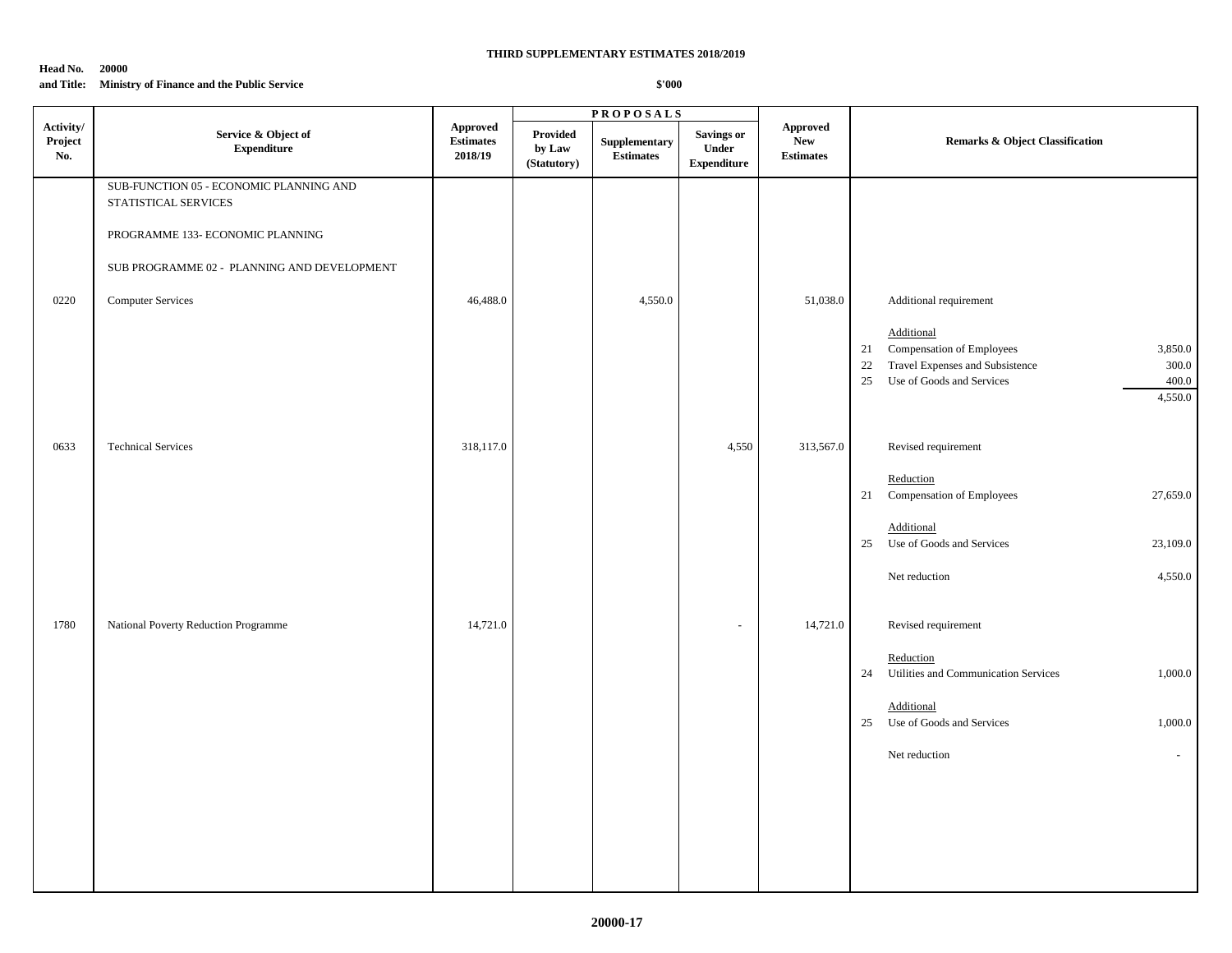#### **Head No. 20000**

### **and Title: Ministry of Finance and the Public Service**

|                             |                                                                                                                                                                                     |                                                |                                   | <b>PROPOSALS</b>                  |                                           |                                                   |                                                                                                                                              |
|-----------------------------|-------------------------------------------------------------------------------------------------------------------------------------------------------------------------------------|------------------------------------------------|-----------------------------------|-----------------------------------|-------------------------------------------|---------------------------------------------------|----------------------------------------------------------------------------------------------------------------------------------------------|
| Activity/<br>Project<br>No. | Service & Object of<br><b>Expenditure</b>                                                                                                                                           | <b>Approved</b><br><b>Estimates</b><br>2018/19 | Provided<br>by Law<br>(Statutory) | Supplementary<br><b>Estimates</b> | Savings or<br>Under<br><b>Expenditure</b> | <b>Approved</b><br><b>New</b><br><b>Estimates</b> | <b>Remarks &amp; Object Classification</b>                                                                                                   |
| 0005                        | PROGRAMME 134- STATISTICAL SERVICES<br>SUB PROGRAMME 20 - STATISTICS, SURVEYS AND<br><b>ANALYSIS</b><br>Direction and Administration                                                | 936,669.0                                      |                                   |                                   | 26,219.0                                  | 910,450.0                                         | Revised requirement<br>Reduction<br>Use of Goods and Services<br>20,319.0<br>25<br>32<br>Fixed Assets (Capital Goods)<br>5,900.0<br>26,219.0 |
| 0205                        | SUB-FUNCTION 06 - PUBLIC WORKS<br>PROGRAMME 126- GOVERNMENT OFFICE BUILDINGS<br>SUB PROGRAMME 20 - REHABILITATION AND<br><b>MAINTENANCE</b><br>Rehabilitation and Maintenance Works | 218,000.0                                      |                                   |                                   | 15,328.0                                  | 202,672.0                                         | Revised requirement                                                                                                                          |
|                             |                                                                                                                                                                                     |                                                |                                   |                                   |                                           |                                                   | Reduction<br>Use of Goods and Services<br>7,335.0<br>25<br>Fixed Assets (Capital Goods)<br>7,993.0<br>32<br>15,328.0                         |
|                             | <b>GROSS TOTAL</b>                                                                                                                                                                  | 59,736,743.0                                   | $\blacksquare$                    | 2,147,400.0                       | 606,888.0                                 | 61,277,255.0                                      |                                                                                                                                              |
|                             | <b>LESS APPROPRIATIONS IN-AID</b>                                                                                                                                                   | 75,356.0                                       |                                   |                                   |                                           | 75,356.0                                          |                                                                                                                                              |
|                             | <b>TOTAL HEAD 20000</b>                                                                                                                                                             | 59,661,387.0                                   | $\sim$                            | 2,147,400.0                       | 606,888.0                                 | 61,201,899.0                                      |                                                                                                                                              |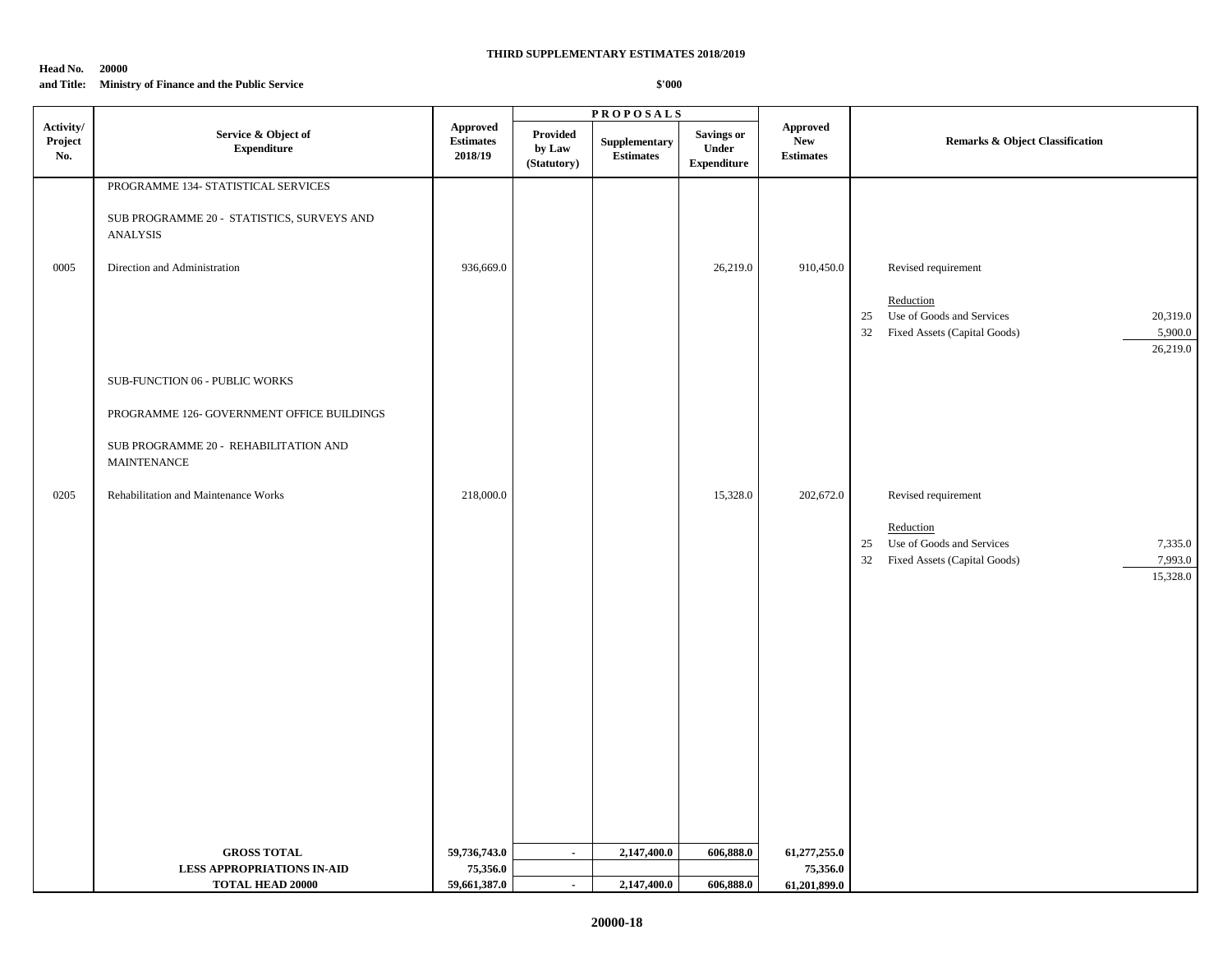### **Head No. 20000A**

### **and Title: Ministry of Finance and the Public Service**

### **(Capital - Multilateral/Bilateral Programmes)**

|                             |                                                                                                                                                                                                                                |                                                |                                          | <b>PROPOSALS</b>                  |                                                          |                                                   |                                                                                                                                                                                  |  |
|-----------------------------|--------------------------------------------------------------------------------------------------------------------------------------------------------------------------------------------------------------------------------|------------------------------------------------|------------------------------------------|-----------------------------------|----------------------------------------------------------|---------------------------------------------------|----------------------------------------------------------------------------------------------------------------------------------------------------------------------------------|--|
| Activity/<br>Project<br>No. | Service & Object of<br><b>Expenditure</b>                                                                                                                                                                                      | <b>Approved</b><br><b>Estimates</b><br>2018/19 | <b>Provided</b><br>by Law<br>(Statutory) | Supplementary<br><b>Estimates</b> | <b>Savings or</b><br><b>Under</b><br>${\bf Expenditure}$ | <b>Approved</b><br><b>New</b><br><b>Estimates</b> | <b>Remarks &amp; Object Classification</b>                                                                                                                                       |  |
| 0999                        | FUNCTION 01 - GENERAL PUBLIC SERVICES<br>SUB-FUNCTION 99 - OTHER GENERAL PUBLIC SERVICES<br>PROGRAMME 099 - UNALLOCATED<br>SUB-PROGRAMME 20 - CONTINGENCIES<br>Contingency for Natural Disasters/Infrastructure Rehabilitation | 500,000.0                                      |                                          | 1,500,000.0                       |                                                          | 2,000,000.0                                       | Contingency for natural disaster risk financing for<br>transfer to the Contingencies Fund in the Bank<br>of Jamaica<br>Additional<br>25 Use of Goods and Services<br>1,500,000.0 |  |
|                             | PROGRAMME 231- SUPPORTING SERVICES<br>SUB-PROGRAMME 27 - DESIGN AND OTHER SERVICES                                                                                                                                             |                                                |                                          |                                   |                                                          |                                                   |                                                                                                                                                                                  |  |
| 1686                        | Contingency Provision - Public Investment Management System                                                                                                                                                                    | 115,500.0                                      |                                          |                                   | 115,500.0                                                | $\sim$                                            | Revised requirement<br>Reduction<br>25 Use of Goods and Services<br>115,500.0                                                                                                    |  |
|                             | <b>TOTAL HEAD 20000A</b>                                                                                                                                                                                                       | 2,756,324.0                                    | $\sim$                                   | 1,500,000.0                       | 115,500.0                                                | 4,140,824.0                                       |                                                                                                                                                                                  |  |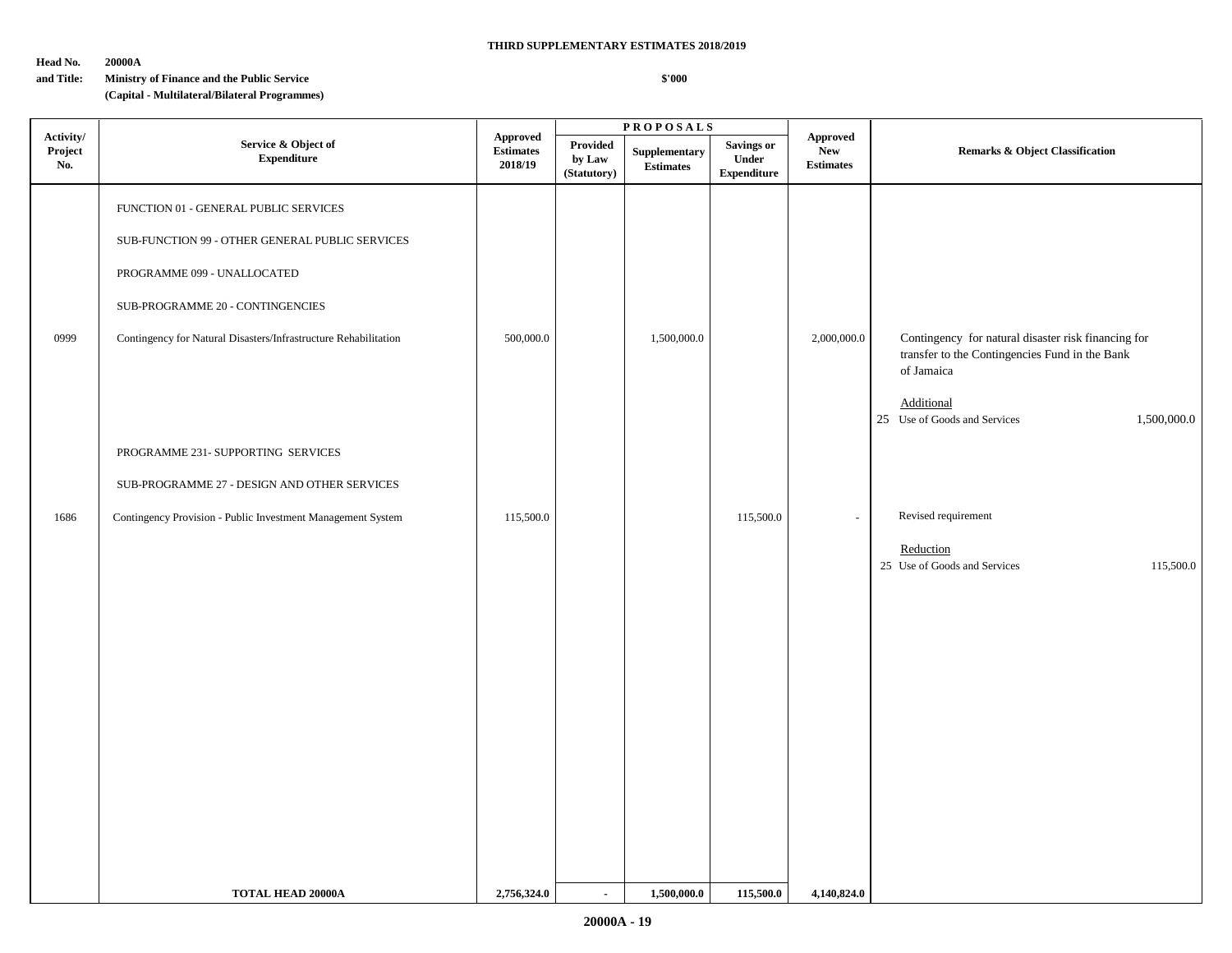### **Head No. 20000B**

### **and Title: Ministry of Finance and the Public Service**

### **(Capital - Multilateral/Bilateral Programmes)**

|                             |                                                                                                                                                                                                                                                     |                                                |                                   | <b>PROPOSALS</b>                  |                                                  |                                                   |                                                                                                                                                                                                      |  |
|-----------------------------|-----------------------------------------------------------------------------------------------------------------------------------------------------------------------------------------------------------------------------------------------------|------------------------------------------------|-----------------------------------|-----------------------------------|--------------------------------------------------|---------------------------------------------------|------------------------------------------------------------------------------------------------------------------------------------------------------------------------------------------------------|--|
| Activity/<br>Project<br>No. | Service & Object of<br><b>Expenditure</b>                                                                                                                                                                                                           | <b>Approved</b><br><b>Estimates</b><br>2018/19 | Provided<br>by Law<br>(Statutory) | Supplementary<br><b>Estimates</b> | Savings or<br><b>Under</b><br><b>Expenditure</b> | <b>Approved</b><br><b>New</b><br><b>Estimates</b> | <b>Remarks &amp; Object Classification</b>                                                                                                                                                           |  |
| 9381                        | FUNCTION 01 - GENERAL PUBLIC SERVICES<br>SUB-FUNCTION 02 - ECONOMIC AND FISCAL POLICIES<br>MANAGEMENT<br>PROGRAMME 131- FISCAL POLICY AND MANAGEMENT<br>SUB-PROGRAMME 21 - TAXATION ADMINISTRATION<br>Fiscal Administration Modernisation Programme | 1,318,994.0                                    |                                   |                                   | 100,000.0                                        | 1,218,994.0                                       | Revised requirement due to slower than<br>programmed expenditure<br>Reduction<br>Use of Goods and Services (IDB)<br>25<br>36,857.0<br>32 Fixed Assets (Capital Goods) - GOJ<br>63,143.0<br>100,000.0 |  |
| 9478                        | SUB PROGRAMME 23 - RESOURCES MANAGEMENT<br>Public Sector Transformation - Support to the MOFPS<br><b>Transformation Programme</b>                                                                                                                   |                                                |                                   | 8,700.0                           |                                                  | 8,700.0                                           | Additional requirement<br>Additional<br>25 Goods and services<br>8,700.0                                                                                                                             |  |
|                             | <b>TOTAL HEAD 20000B</b>                                                                                                                                                                                                                            | 4,044,843.0                                    | $\sim$                            | 8,700.0                           | 100,000.0                                        | 3,953,543.0                                       |                                                                                                                                                                                                      |  |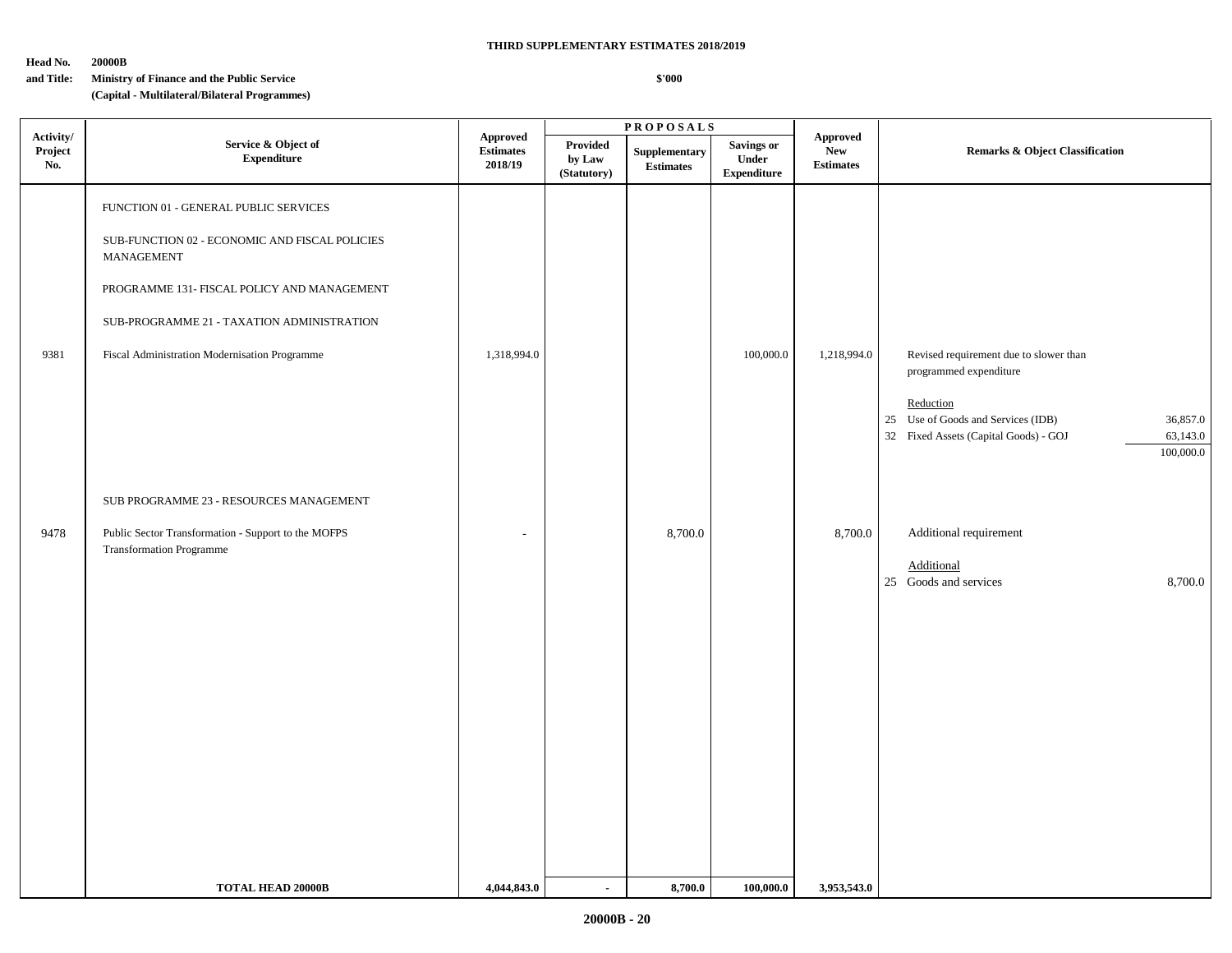**Head No. 20011**

### **and Title: Accountant General's Department**

|                             |                                                                                                                                                                                                                          |                                         |                                   | $\overline{\text{PR}}$ O POSALS   |                                                   |                                            |                                                                                                                                                                                          |
|-----------------------------|--------------------------------------------------------------------------------------------------------------------------------------------------------------------------------------------------------------------------|-----------------------------------------|-----------------------------------|-----------------------------------|---------------------------------------------------|--------------------------------------------|------------------------------------------------------------------------------------------------------------------------------------------------------------------------------------------|
| Activity/<br>Project<br>No. | Service & Object of<br><b>Expenditure</b>                                                                                                                                                                                | Approved<br><b>Estimates</b><br>2018/19 | Provided<br>by Law<br>(Statutory) | Supplementary<br><b>Estimates</b> | <b>Savings or</b><br>Under<br>${\bf Expenditure}$ | Approved<br><b>New</b><br><b>Estimates</b> | <b>Remarks &amp; Object Classification</b>                                                                                                                                               |
| 0001                        | FUNCTION 01 - GENERAL PUBLIC SERVICES<br>SUB FUNCTION 02 - ECONOMIC AND FISCAL POLICIES<br>MANAGEMENT<br>PROGRAMME 131 - FISCAL POLICY MANAGEMENT<br>SUB PROGRAMME 23 - RESOURCES MANAGEMENT<br>Direction and Management | 747,760.0                               |                                   |                                   | 33,560.0                                          | 714,200.0                                  | Revised requirement<br>Reduction<br>21 Compensation of Employees<br>30,598.0<br>22 Travel Expenses and Subsistence<br>78.0<br>23 Rental of Property and Machinery<br>2,884.0<br>33,560.0 |
|                             | <b>TOTAL HEAD 20011</b>                                                                                                                                                                                                  | 747,760.0                               | $\blacksquare$                    | $\sim$                            | 33,560.0                                          | 714,200.0                                  |                                                                                                                                                                                          |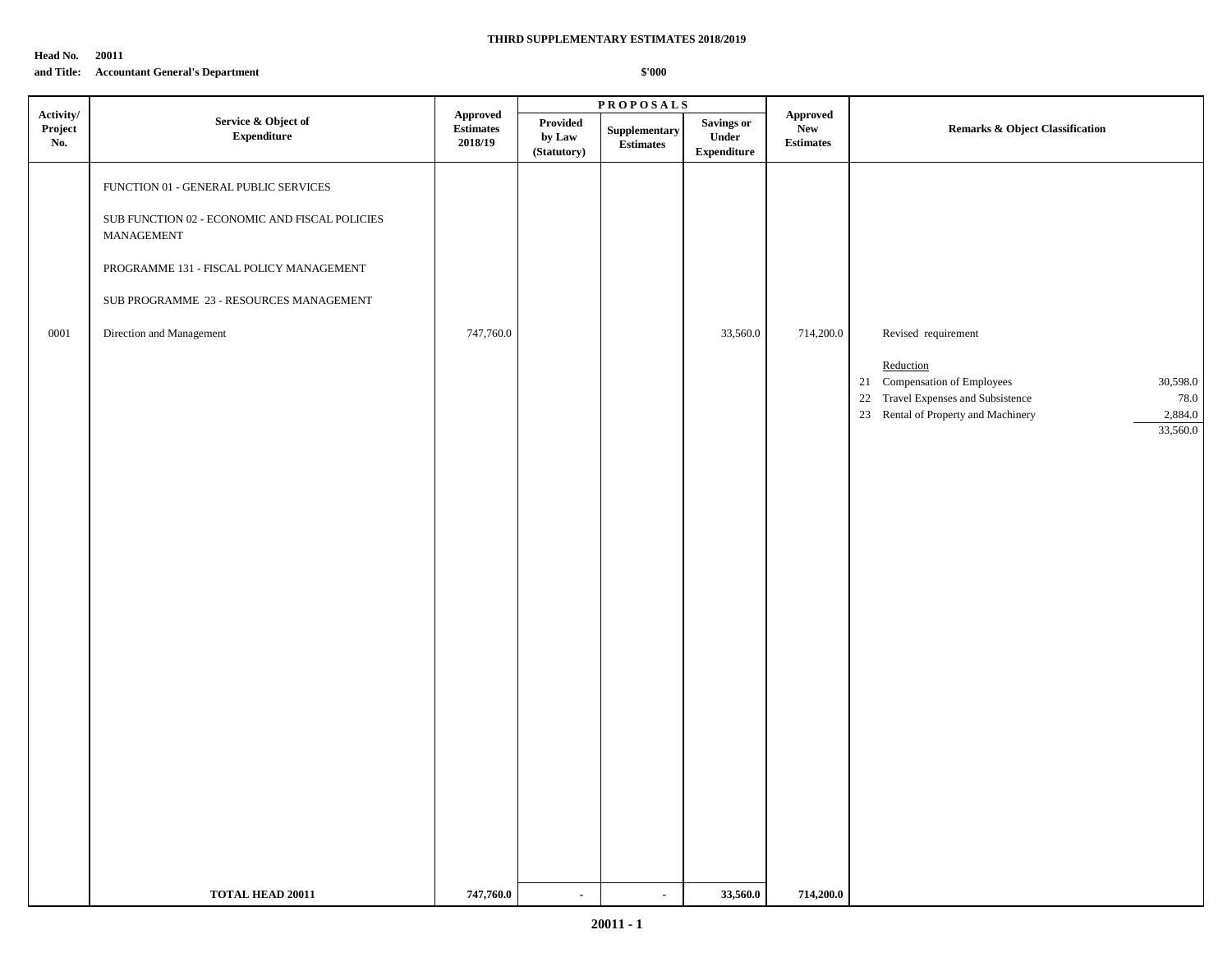**Head No. 20019 and Title: Pensions**

|                             |                                                                  |                                                |                                          | <b>PROPOSALS</b>                  |                                                  |                                                   |                                                              |  |
|-----------------------------|------------------------------------------------------------------|------------------------------------------------|------------------------------------------|-----------------------------------|--------------------------------------------------|---------------------------------------------------|--------------------------------------------------------------|--|
| Activity/<br>Project<br>No. | Service & Object of<br><b>Expenditure</b>                        | <b>Approved</b><br><b>Estimates</b><br>2018/19 | <b>Provided</b><br>by Law<br>(Statutory) | Supplementary<br><b>Estimates</b> | <b>Savings or</b><br>Under<br><b>Expenditure</b> | <b>Approved</b><br><b>New</b><br><b>Estimates</b> | <b>Remarks &amp; Object Classification</b>                   |  |
|                             | FUNCTION 01 - GENERAL PUBLIC SERVICES                            |                                                |                                          |                                   |                                                  |                                                   |                                                              |  |
|                             | SUB FUNCTION 99 - OTHER GENERAL PUBLIC SERVICES                  |                                                |                                          |                                   |                                                  |                                                   |                                                              |  |
|                             | PROGRAMME 136 - PENSIONS AND RETIREMENT BENEFITS                 |                                                |                                          |                                   |                                                  |                                                   |                                                              |  |
|                             | SUB PROGRAMME 21 - PUBLIC OFFICERS IN<br><b>GENERAL SERVICES</b> |                                                |                                          |                                   |                                                  |                                                   |                                                              |  |
| 0312                        | Public Officers Pensions, Monthly Allowances and Gratuities      | 13,389,116.0                                   | (103,780.0)                              |                                   |                                                  | 13,285,336.0                                      | Revised requirement                                          |  |
|                             |                                                                  |                                                |                                          |                                   |                                                  |                                                   | Reduction<br>28 Retirement Benefits (Statutory)<br>103,780.0 |  |
| 0313                        | Supplement to Pensions                                           | 8,700,807.0                                    |                                          |                                   | 408,604.0                                        | 8,292,203.0                                       | Revised requirement                                          |  |
|                             |                                                                  |                                                |                                          |                                   |                                                  |                                                   | Reduction<br>28 Retirement Benefits (Recurrent)<br>408,604.0 |  |
|                             | SUB PROGRAMME 22 - MILITARY PERSONNEL                            |                                                |                                          |                                   |                                                  |                                                   |                                                              |  |
| 0315                        | Pension Contributions                                            | 570,432.0                                      | (22,944.0)                               |                                   |                                                  | 547,488.0                                         | Revised requirement                                          |  |
|                             |                                                                  |                                                |                                          |                                   |                                                  |                                                   | Reduction<br>28 Retirement Benefits (Statutory)<br>22,944.0  |  |
|                             | SUB PROGRAMME 23 - TEACHERS                                      |                                                |                                          |                                   |                                                  |                                                   |                                                              |  |
| 0315                        | Pension Contributions                                            | 6,928,396.0                                    | (445, 756.0)                             |                                   |                                                  | 6,482,640.0                                       | Revised requirement                                          |  |
|                             |                                                                  |                                                |                                          |                                   |                                                  |                                                   | Reduction<br>28 Retirement Benefits (Statutory)<br>445,756.0 |  |
|                             | SUB PROGRAMME 24 - POLICE PERSONNEL                              |                                                |                                          |                                   |                                                  |                                                   |                                                              |  |
| 0315                        | Pension Contributions                                            | 6,487,951.0                                    | (466, 724.0)                             |                                   |                                                  | 6,021,227.0                                       | Revised requirement                                          |  |
|                             |                                                                  |                                                |                                          |                                   |                                                  |                                                   | Reduction<br>28 Retirement Benefits (Statutory)<br>466,724.0 |  |
|                             |                                                                  |                                                |                                          |                                   |                                                  |                                                   |                                                              |  |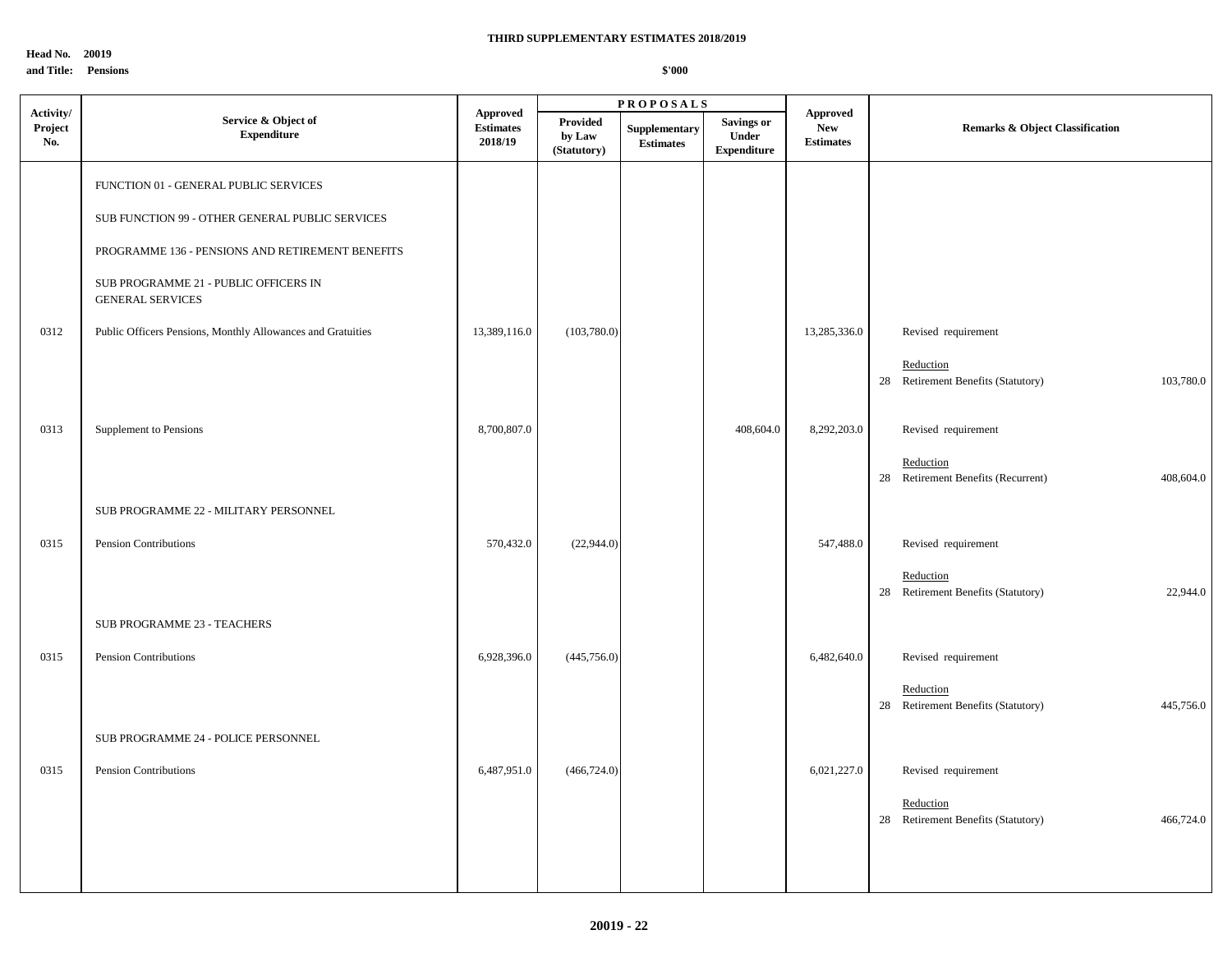**Head No. 20019**

### **and Title: Pensions**

|                             |                                                |                                         |                                   | $\textbf{P}\,\textbf{R}\,\textbf{O}\,\textbf{P}\,\textbf{O}\,\textbf{S}\,\textbf{A}\,\textbf{L}\,\textbf{S}$ |                                                  |                                                   |                                                             |  |
|-----------------------------|------------------------------------------------|-----------------------------------------|-----------------------------------|--------------------------------------------------------------------------------------------------------------|--------------------------------------------------|---------------------------------------------------|-------------------------------------------------------------|--|
| Activity/<br>Project<br>No. | Service & Object of<br><b>Expenditure</b>      | Approved<br><b>Estimates</b><br>2018/19 | Provided<br>by Law<br>(Statutory) | Supplementary<br><b>Estimates</b>                                                                            | <b>Savings or</b><br>Under<br><b>Expenditure</b> | <b>Approved</b><br><b>New</b><br><b>Estimates</b> | Remarks & Object Classification                             |  |
|                             | SUB PROGRAMME 25 - LEGISLATORS                 |                                         |                                   |                                                                                                              |                                                  |                                                   |                                                             |  |
| 0328                        | Retiring Benefits to Legislators               | 205,945.0                               | (8,401.0)                         |                                                                                                              |                                                  | 197,544.0                                         | Revised requirement                                         |  |
|                             |                                                |                                         |                                   |                                                                                                              |                                                  |                                                   | Reduction<br>28 Retirement Benefits (Statutory)             |  |
|                             | SUB PROGRAMME 26 - WIDOWS/WIDOWERS AND ORPHANS |                                         |                                   |                                                                                                              |                                                  |                                                   | 8,401.0                                                     |  |
| 0329                        | Widows/Widowers and Orphans Pensions           | 187,296.0                               | (1,728.0)                         |                                                                                                              |                                                  | 185,568.0                                         | Revised requirement                                         |  |
|                             |                                                |                                         |                                   |                                                                                                              |                                                  |                                                   | Reduction<br>28 Retirement Benefits (Statutory)<br>1,728.0  |  |
| 0331                        | Refund of Family Benefits Contributions        | 165,932.0                               | (76,964.0)                        |                                                                                                              |                                                  | 88,968.0                                          | Revised requirement                                         |  |
|                             |                                                |                                         |                                   |                                                                                                              |                                                  |                                                   | Reduction<br>28 Retirement Benefits (Statutory)<br>76,964.0 |  |
|                             | SUB PROGRAMME 99 - OTHERS                      |                                         |                                   |                                                                                                              |                                                  |                                                   |                                                             |  |
| 0005                        | Direction and Administration                   | 190,330.0                               | (2,542.0)                         |                                                                                                              |                                                  | 187,788.0                                         | Revised requirement                                         |  |
|                             |                                                |                                         |                                   |                                                                                                              |                                                  |                                                   | Reduction<br>28 Retirement Benefits (Statutory)<br>2,542.0  |  |
| 0315                        | Pension Contributions                          | 33,527.0                                | (2,795.0)                         |                                                                                                              |                                                  | 30,732.0                                          | Revised requirement                                         |  |
|                             |                                                |                                         |                                   |                                                                                                              |                                                  |                                                   | Reduction<br>28 Retirement Benefits (Statutory)<br>2,795.0  |  |
|                             |                                                |                                         |                                   |                                                                                                              |                                                  |                                                   |                                                             |  |
|                             |                                                |                                         |                                   |                                                                                                              |                                                  |                                                   |                                                             |  |
|                             |                                                |                                         |                                   |                                                                                                              |                                                  |                                                   |                                                             |  |
|                             |                                                |                                         |                                   |                                                                                                              |                                                  |                                                   |                                                             |  |
|                             |                                                |                                         |                                   |                                                                                                              |                                                  |                                                   |                                                             |  |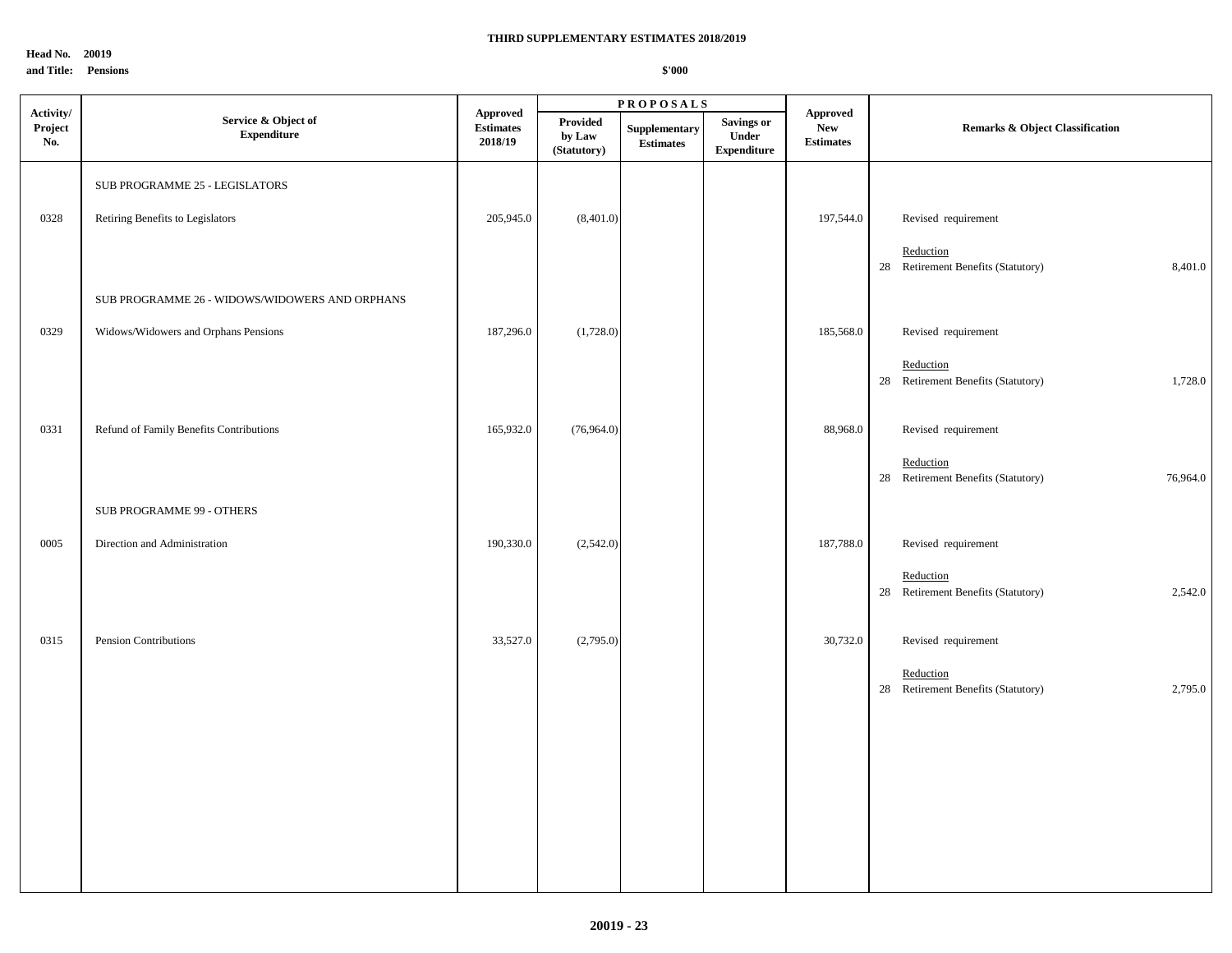**Head No. 20019 and Title: Pensions**

|                                    |                                                                                                                                                                                                      |                                         |                                           | <b>PROPOSALS</b>                  |                                                   |                                             |                                                                                 |  |
|------------------------------------|------------------------------------------------------------------------------------------------------------------------------------------------------------------------------------------------------|-----------------------------------------|-------------------------------------------|-----------------------------------|---------------------------------------------------|---------------------------------------------|---------------------------------------------------------------------------------|--|
| $\bf{Activity/}$<br>Project<br>No. | Service & Object of<br><b>Expenditure</b>                                                                                                                                                            | Approved<br><b>Estimates</b><br>2018/19 | Provided<br>by ${\bf Law}$<br>(Statutory) | Supplementary<br><b>Estimates</b> | <b>Savings or</b><br>Under<br>${\bf Expenditure}$ | Approved<br>${\bf New}$<br><b>Estimates</b> | <b>Remarks &amp; Object Classification</b>                                      |  |
| 0001                               | FUNCTION 04 - ECONOMIC AFFAIRS<br>SUB FUNCTION 03 - AGRICULTURE, FORESTRY AND FISHING<br>PROGRAMME 100 - CROP/LIVESTOCK<br>SUB PROGRAMME 20 - CROP/ LIVESTOCK PRODUCTION<br>Direction and Management | 9,562.0                                 | (274.0)                                   |                                   |                                                   | 9,288.0                                     | Revised requirement<br>Reduction<br>28 Retirement Benefits (Statutory)<br>274.0 |  |
|                                    | <b>TOTAL HEAD 20019</b>                                                                                                                                                                              | 38,227,350.0                            | (1,131,908.0)                             | $\blacksquare$                    | 408,604.0                                         | 36,686,838.0                                |                                                                                 |  |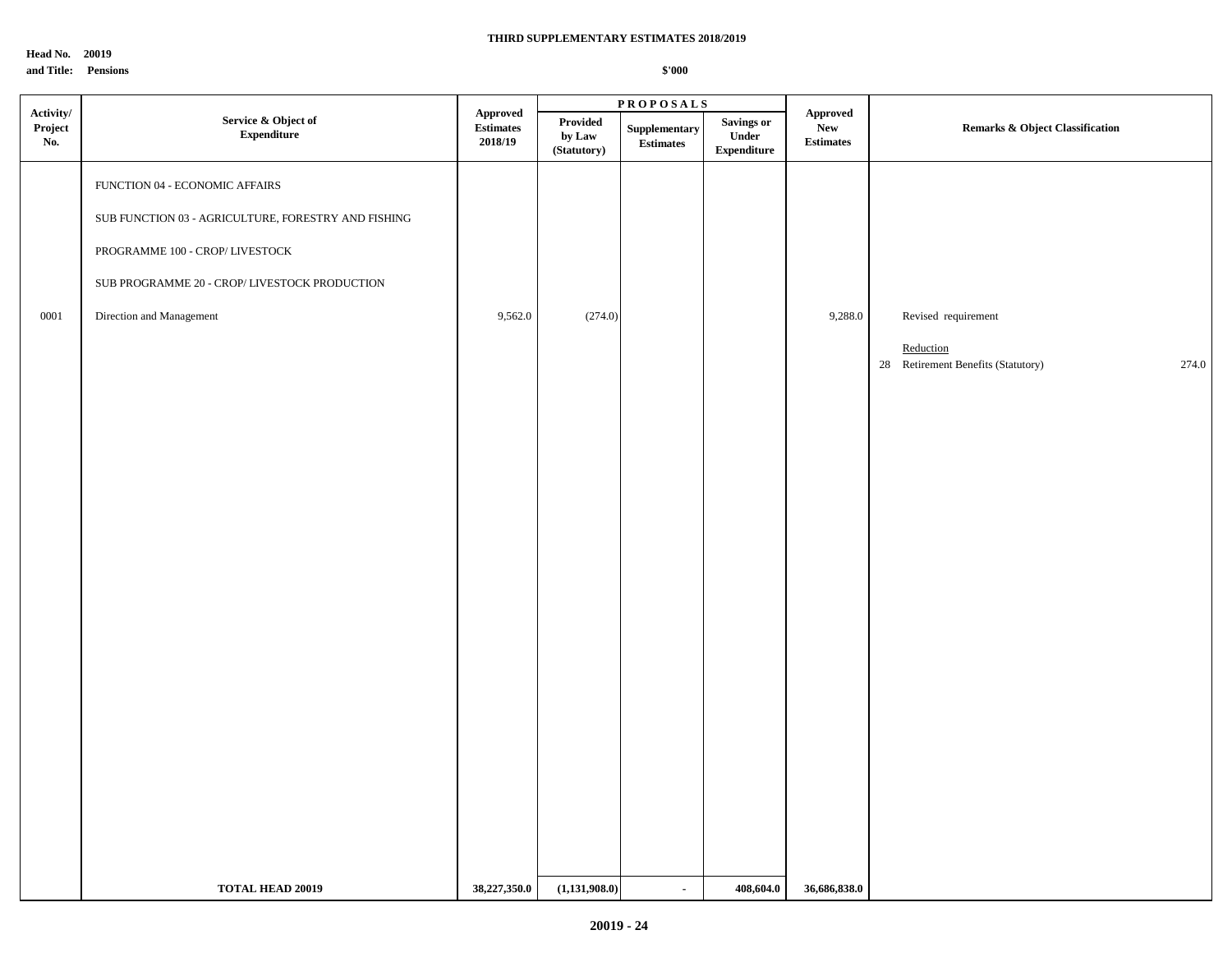**Head No. 20056**

## **and Title: Tax Administration Jamaica**

|                             |                                                              |                                         |                                   | <b>PROPOSALS</b>           |                                           |                                            |                                                                   |
|-----------------------------|--------------------------------------------------------------|-----------------------------------------|-----------------------------------|----------------------------|-------------------------------------------|--------------------------------------------|-------------------------------------------------------------------|
| Activity/<br>Project<br>No. | Service & Object of<br>${\bf Expenditure}$                   | Approved<br><b>Estimates</b><br>2018/19 | Provided<br>by Law<br>(Statutory) | Supplementary<br>Estimates | Savings or<br>Under<br><b>Expenditure</b> | Approved<br><b>New</b><br><b>Estimates</b> | Remarks & Object Classification                                   |
|                             | FUNCTION 01 - GENERAL PUBLIC SERVICES                        |                                         |                                   |                            |                                           |                                            |                                                                   |
|                             | SUB-FUNCTION 02 - ECONOMIC AND FISCAL POLICIES<br>MANAGEMENT |                                         |                                   |                            |                                           |                                            |                                                                   |
|                             | PROGRAMME 131 - FISCAL POLICY AND MANAGEMENT                 |                                         |                                   |                            |                                           |                                            |                                                                   |
|                             | SUB PROGRAMME 21 - TAXATION ADMINISTRATION                   |                                         |                                   |                            |                                           |                                            |                                                                   |
| 0001                        | Direction and Management                                     | 9,772,395.0                             |                                   | 577,000.0                  |                                           | 10,349,395.0                               | Additional requirement                                            |
|                             |                                                              |                                         |                                   |                            |                                           |                                            | Additional<br>27 Grants, Contributions and Subsidies<br>577,000.0 |
|                             |                                                              |                                         |                                   |                            |                                           |                                            |                                                                   |
|                             |                                                              |                                         |                                   |                            |                                           |                                            |                                                                   |
|                             |                                                              |                                         |                                   |                            |                                           |                                            |                                                                   |
|                             |                                                              |                                         |                                   |                            |                                           |                                            |                                                                   |
|                             |                                                              |                                         |                                   |                            |                                           |                                            |                                                                   |
|                             |                                                              |                                         |                                   |                            |                                           |                                            |                                                                   |
|                             |                                                              |                                         |                                   |                            |                                           |                                            |                                                                   |
|                             |                                                              |                                         |                                   |                            |                                           |                                            |                                                                   |
|                             |                                                              |                                         |                                   |                            |                                           |                                            |                                                                   |
|                             |                                                              |                                         |                                   |                            |                                           |                                            |                                                                   |
|                             |                                                              |                                         |                                   |                            |                                           |                                            |                                                                   |
|                             |                                                              |                                         |                                   |                            |                                           |                                            |                                                                   |
|                             |                                                              |                                         |                                   |                            |                                           |                                            |                                                                   |
|                             |                                                              |                                         |                                   |                            |                                           |                                            |                                                                   |
|                             |                                                              |                                         |                                   |                            |                                           |                                            |                                                                   |
|                             | <b>TOTAL HEAD 20056</b>                                      | 9,772,395.0                             | $\sim$                            | 577,000.0                  | $\blacksquare$                            | 10,349,395.0                               |                                                                   |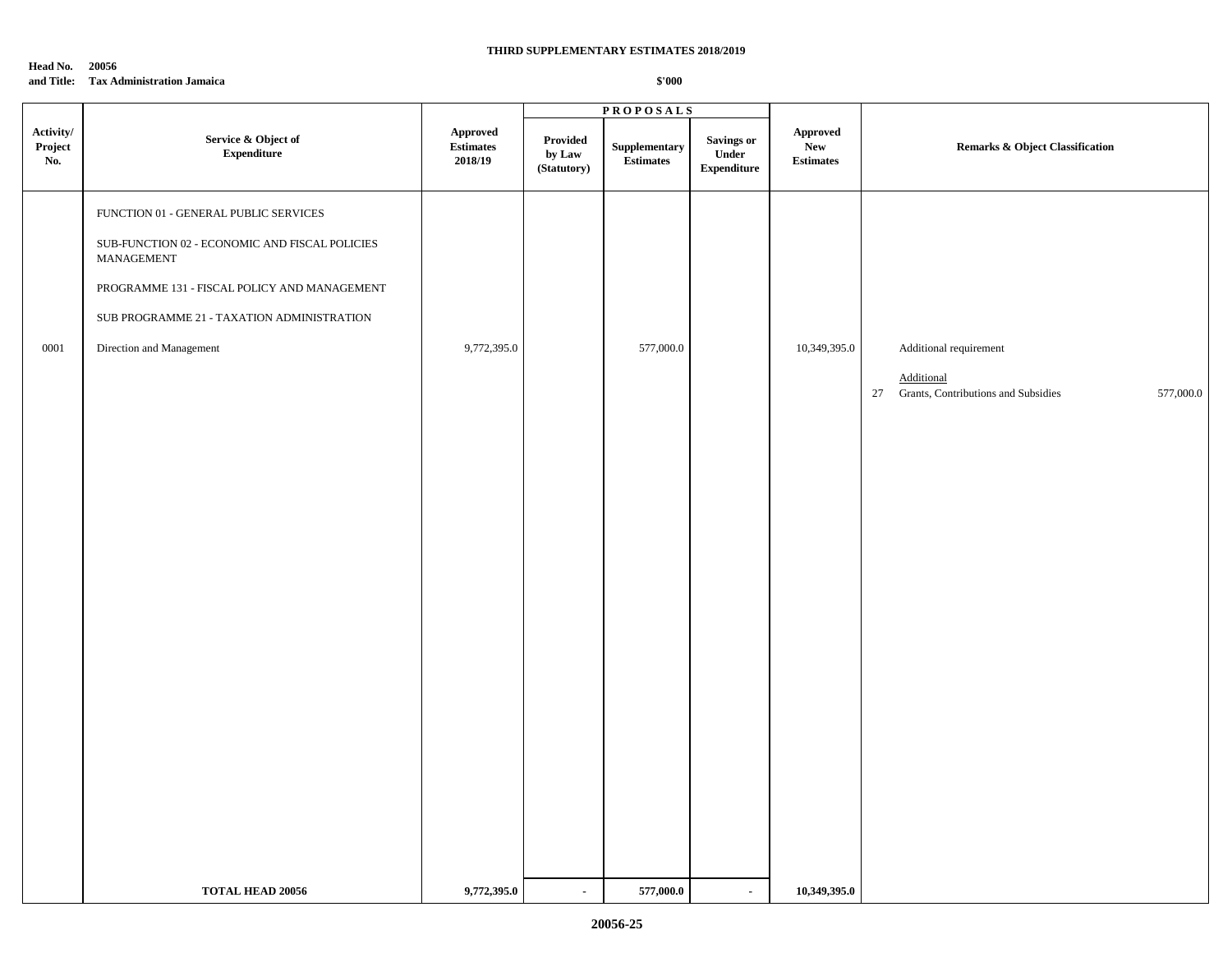### **Head No. 26057**

**and Title: Institute of Forensic Science and Legal Medicine**

|                             |                                                      |                                         |                                   | <b>PROPOSALS</b>                        |                                                  |                                            |                                                                                                                       |
|-----------------------------|------------------------------------------------------|-----------------------------------------|-----------------------------------|-----------------------------------------|--------------------------------------------------|--------------------------------------------|-----------------------------------------------------------------------------------------------------------------------|
| Activity/<br>Project<br>No. | Service & Object of<br><b>Expenditure</b>            | Approved<br><b>Estimates</b><br>2018/19 | Provided<br>by Law<br>(Statutory) | <b>Supplementary</b><br>$\bf Estimates$ | <b>Savings or</b><br>Under<br><b>Expenditure</b> | Approved<br><b>New</b><br><b>Estimates</b> | Remarks & Object Classification                                                                                       |
|                             | FUNCTION 03 - PUBLIC ORDER AND SAFETY                |                                         |                                   |                                         |                                                  |                                            |                                                                                                                       |
|                             | SUB-FUNCTION 01 - POLICE SERVICES                    |                                         |                                   |                                         |                                                  |                                            |                                                                                                                       |
|                             | <b>ADMINISTRATION</b>                                |                                         |                                   |                                         |                                                  |                                            |                                                                                                                       |
|                             | SUB-PROGRAMME 01 - GENERAL ADMINISTRATION            |                                         |                                   |                                         |                                                  |                                            |                                                                                                                       |
| 0003                        | Human Resource Management and Other Support Services | 209,616.0                               |                                   |                                         | 47,286.0                                         | 162,330.0                                  | Revised requirement due to slower than programmed<br>expenditure                                                      |
|                             |                                                      |                                         |                                   |                                         |                                                  |                                            | Reduction<br>Use of Goods and Services<br>25<br>44,614.0<br>2,672.0<br>Awards and Social Assistance<br>29<br>47,286.0 |
|                             | PROGRAMME 425 - MAINTENANCE OF LAW AND ORDER         |                                         |                                   |                                         |                                                  |                                            |                                                                                                                       |
|                             | SUB-PROGRAMME 21 - CRIMINAL INVESTIGATION            |                                         |                                   |                                         |                                                  |                                            |                                                                                                                       |
| 0148                        | Laboratory Services                                  | 338,353.0                               |                                   |                                         | 17,824.0                                         | 320,529.0                                  | Revised requirement due to slower than programmed<br>expenditure                                                      |
|                             |                                                      |                                         |                                   |                                         |                                                  |                                            | Reduction<br>25 Use of Goods and Services<br>17,824.0                                                                 |
| 1471                        | Medico Legal Services                                | 299,684.0                               |                                   |                                         | 3,426.0                                          | 296,258.0                                  | Revised requirement due to slower than programmed<br>expenditure                                                      |
|                             |                                                      |                                         |                                   |                                         |                                                  |                                            | Reduction<br>22 Travel Expenses and Subsistence<br>3,426.0                                                            |
|                             |                                                      |                                         |                                   |                                         |                                                  |                                            |                                                                                                                       |
|                             |                                                      |                                         |                                   |                                         |                                                  |                                            |                                                                                                                       |
|                             |                                                      |                                         |                                   |                                         |                                                  |                                            |                                                                                                                       |
|                             |                                                      |                                         |                                   |                                         |                                                  |                                            |                                                                                                                       |
|                             | <b>TOTAL HEAD 26057</b>                              | 868,019.0                               | $\blacksquare$                    | $\sim$                                  | 68,536.0                                         | 799,483.0                                  |                                                                                                                       |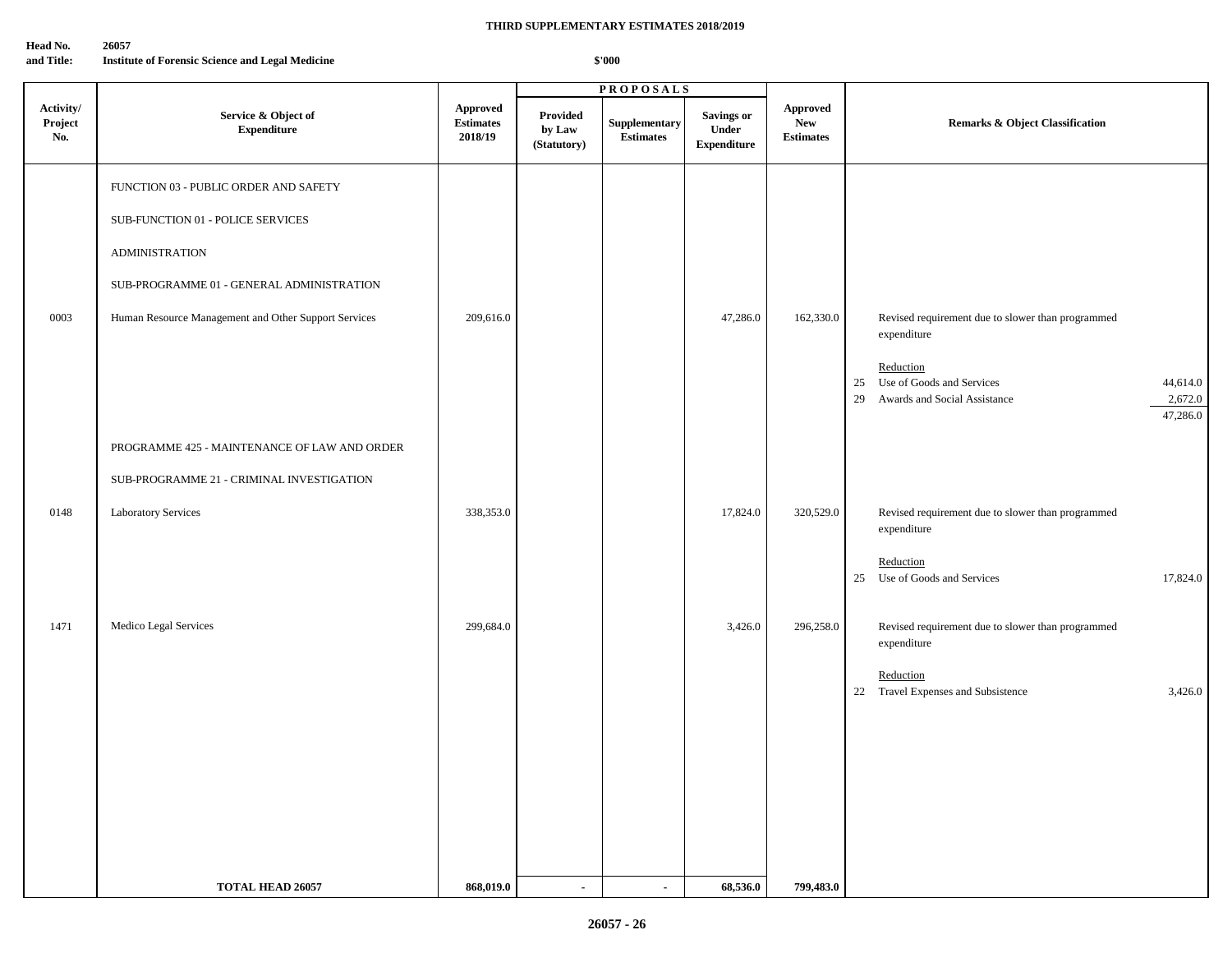**Head No. 28023 and Title: Court of Appeal**

|                             |                                                                                                                                                                                                |                                                     |                                   | <b>PROPOSALS</b>                  |                                                   |                                                   |                                                                                                                                                     |
|-----------------------------|------------------------------------------------------------------------------------------------------------------------------------------------------------------------------------------------|-----------------------------------------------------|-----------------------------------|-----------------------------------|---------------------------------------------------|---------------------------------------------------|-----------------------------------------------------------------------------------------------------------------------------------------------------|
| Activity/<br>Project<br>No. | Service & Object of<br>${\bf Expenditure}$                                                                                                                                                     | ${\Large\bf\large A}$<br>$\bf Estimates$<br>2018/19 | Provided<br>by Law<br>(Statutory) | Supplementary<br><b>Estimates</b> | <b>Savings or</b><br>Under<br>${\bf Expenditure}$ | ${\Large\bf Approved}$<br>New<br><b>Estimates</b> | Remarks & Object Classification                                                                                                                     |
| 0005                        | FUNCTION 03 - PUBLIC ORDER AND SAFETY<br>SUB-FUNCTION 03 - LAW COURTS<br>PROGRAMME 427 - ADMINISTRATION OF JUSTICE<br>SUB PROGRAMME 23 - ADJUDICATION OF CASES<br>Direction and Administration | 332,627.0                                           | (20,901.0)                        |                                   | 10,000.0                                          | 301,726.0                                         | Revised requirement<br>Reduction<br>21 Compensation of Employees (Statutory)<br>20,901.0<br>Use of Goods and Services<br>10,000.0<br>25<br>30,901.0 |
|                             | <b>TOTAL HEAD 28023</b>                                                                                                                                                                        | 332,627.0                                           | (20,901.0)                        | $\bullet$                         | 10,000.0                                          | 301,726.0                                         |                                                                                                                                                     |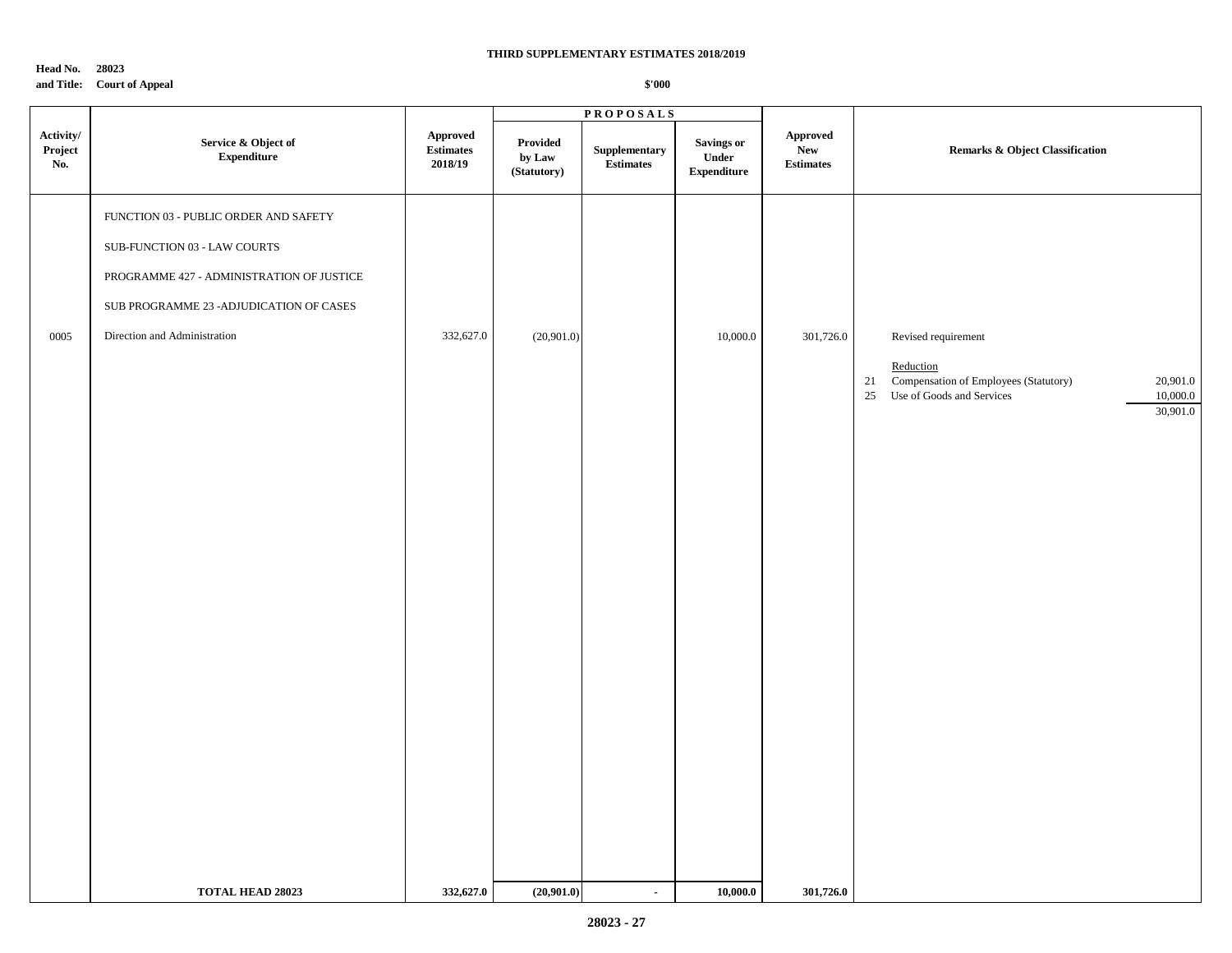## **Head No. 28025**

### **and Title: Director of Public Prosecution**

|                             |                                                                                                                                                                                     |                                                                                                            |                                   | <b>PROPOSALS</b>           |                                                  |                                     |                                                                                                                                                                                                                                                         |
|-----------------------------|-------------------------------------------------------------------------------------------------------------------------------------------------------------------------------------|------------------------------------------------------------------------------------------------------------|-----------------------------------|----------------------------|--------------------------------------------------|-------------------------------------|---------------------------------------------------------------------------------------------------------------------------------------------------------------------------------------------------------------------------------------------------------|
| Activity/<br>Project<br>No. | Service & Object of<br><b>Expenditure</b>                                                                                                                                           | Approved<br>$\begin{minipage}{.4\linewidth} Estimates \end{minipage} \vspace{-0.000\textwidth}$<br>2018/19 | Provided<br>by Law<br>(Statutory) | Supplementary<br>Estimates | <b>Savings or</b><br>Under<br><b>Expenditure</b> | Approved<br>New<br><b>Estimates</b> | Remarks & Object Classification                                                                                                                                                                                                                         |
| 0005                        | FUNCTION 03 - PUBLIC ORDER AND SAFETY<br>SUB-FUNCTION 03 - LAW COURTS<br>PROGRAMME 426 - LEGAL SERVICES<br>SUB PROGRAMME 27 - CRIMINAL PROSECUTIONS<br>Direction and Administration | 480,826.0                                                                                                  |                                   |                            | 36,577.0                                         | 444,249.0                           | Revised requirement<br>Reduction<br>Compensation of Employees<br>16,577.0<br>21<br>5,000.0<br>Travel Expenses and Subsistence<br>22<br>24<br>Utilities and Communication Services<br>3,000.0<br>25<br>Use of Goods and Services<br>12,000.0<br>36,577.0 |
|                             | <b>TOTAL HEAD 28025</b>                                                                                                                                                             | 480,826.0                                                                                                  | $\sim$                            | $\blacksquare$             | 36,577.0                                         | 444,249.0                           |                                                                                                                                                                                                                                                         |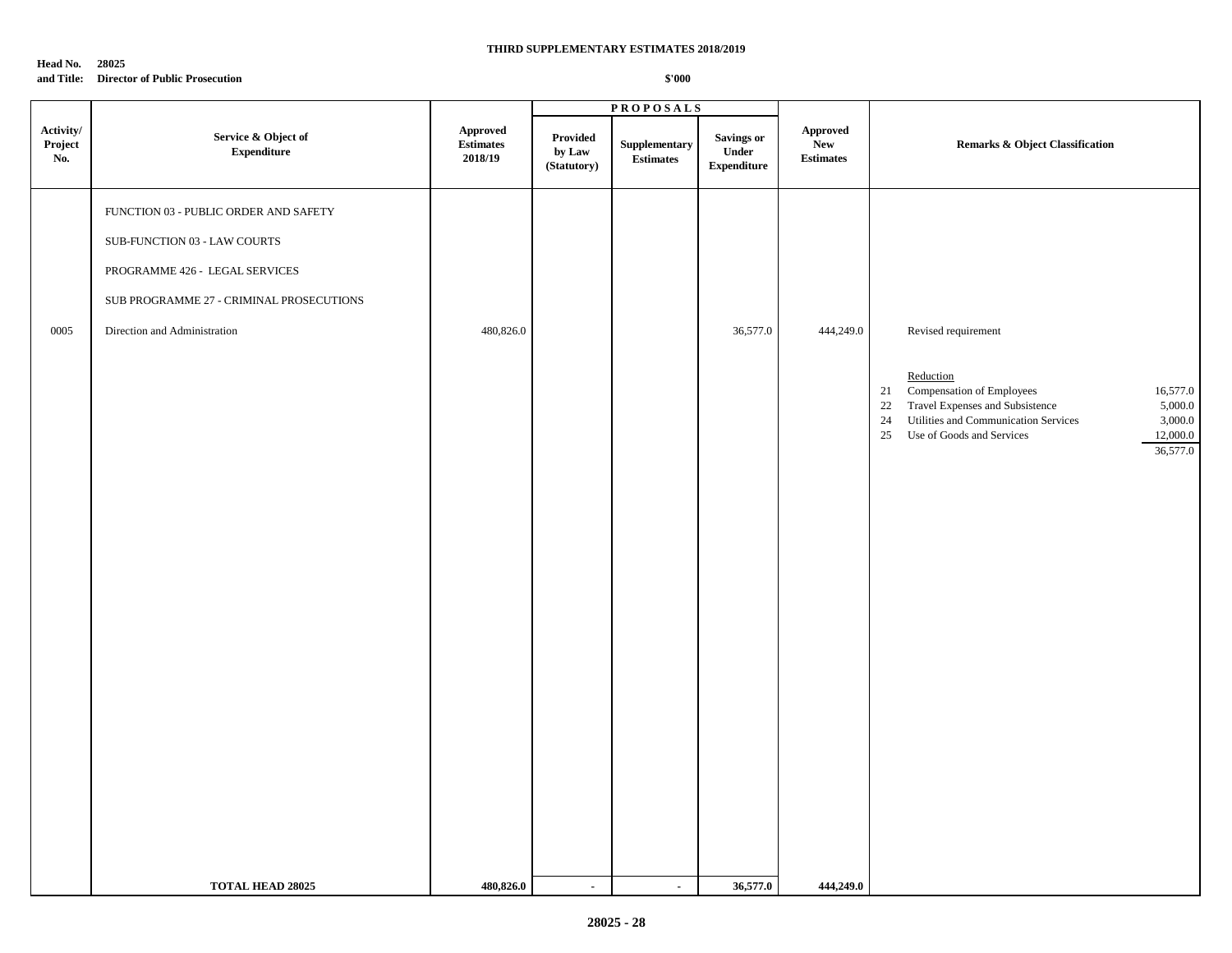**Head No. 28026**

**and Title: Family Court**

|                             |                                            |                                         |                                   | <b>PROPOSALS</b>                  |                                            |                                             |                                            |
|-----------------------------|--------------------------------------------|-----------------------------------------|-----------------------------------|-----------------------------------|--------------------------------------------|---------------------------------------------|--------------------------------------------|
| Activity/<br>Project<br>No. | Service & Object of<br>${\bf Expenditure}$ | Approved<br><b>Estimates</b><br>2018/19 | Provided<br>by Law<br>(Statutory) | Supplementary<br><b>Estimates</b> | Savings or<br>Under<br>${\bf Expenditure}$ | Approved<br>${\bf New}$<br><b>Estimates</b> | <b>Remarks &amp; Object Classification</b> |
|                             | FUNCTION 03 - PUBLIC ORDER AND SAFETY      |                                         |                                   |                                   |                                            |                                             |                                            |
|                             | SUB-FUNCTION 03 - LAW COURTS               |                                         |                                   |                                   |                                            |                                             |                                            |
|                             | PROGRAMME 427 - ADMINISTRATION OF JUSTICE  |                                         |                                   |                                   |                                            |                                             |                                            |
|                             | SUB PROGRAMME 23 - ADJUDICATION OF CASES   |                                         |                                   |                                   |                                            |                                             |                                            |
| 0005                        | Direction and Administration               | 272,497.0                               |                                   |                                   | 14,102                                     | 258,395.0                                   | Revised requirement                        |
|                             |                                            |                                         |                                   |                                   |                                            |                                             | Reduction                                  |
|                             |                                            |                                         |                                   |                                   |                                            |                                             | 21 Compensation of Employees<br>14,102.0   |
|                             |                                            |                                         |                                   |                                   |                                            |                                             |                                            |
|                             |                                            |                                         |                                   |                                   |                                            |                                             |                                            |
|                             |                                            |                                         |                                   |                                   |                                            |                                             |                                            |
|                             |                                            |                                         |                                   |                                   |                                            |                                             |                                            |
|                             |                                            |                                         |                                   |                                   |                                            |                                             |                                            |
|                             |                                            |                                         |                                   |                                   |                                            |                                             |                                            |
|                             |                                            |                                         |                                   |                                   |                                            |                                             |                                            |
|                             |                                            |                                         |                                   |                                   |                                            |                                             |                                            |
|                             |                                            |                                         |                                   |                                   |                                            |                                             |                                            |
|                             |                                            |                                         |                                   |                                   |                                            |                                             |                                            |
|                             |                                            |                                         |                                   |                                   |                                            |                                             |                                            |
|                             |                                            |                                         |                                   |                                   |                                            |                                             |                                            |
|                             |                                            |                                         |                                   |                                   |                                            |                                             |                                            |
|                             |                                            |                                         |                                   |                                   |                                            |                                             |                                            |
|                             |                                            |                                         |                                   |                                   |                                            |                                             |                                            |
|                             | TOTAL HEAD 28026                           | 272,497.0                               | $\sim$                            | $\sim$                            | 14,102.0                                   | 258,395.0                                   |                                            |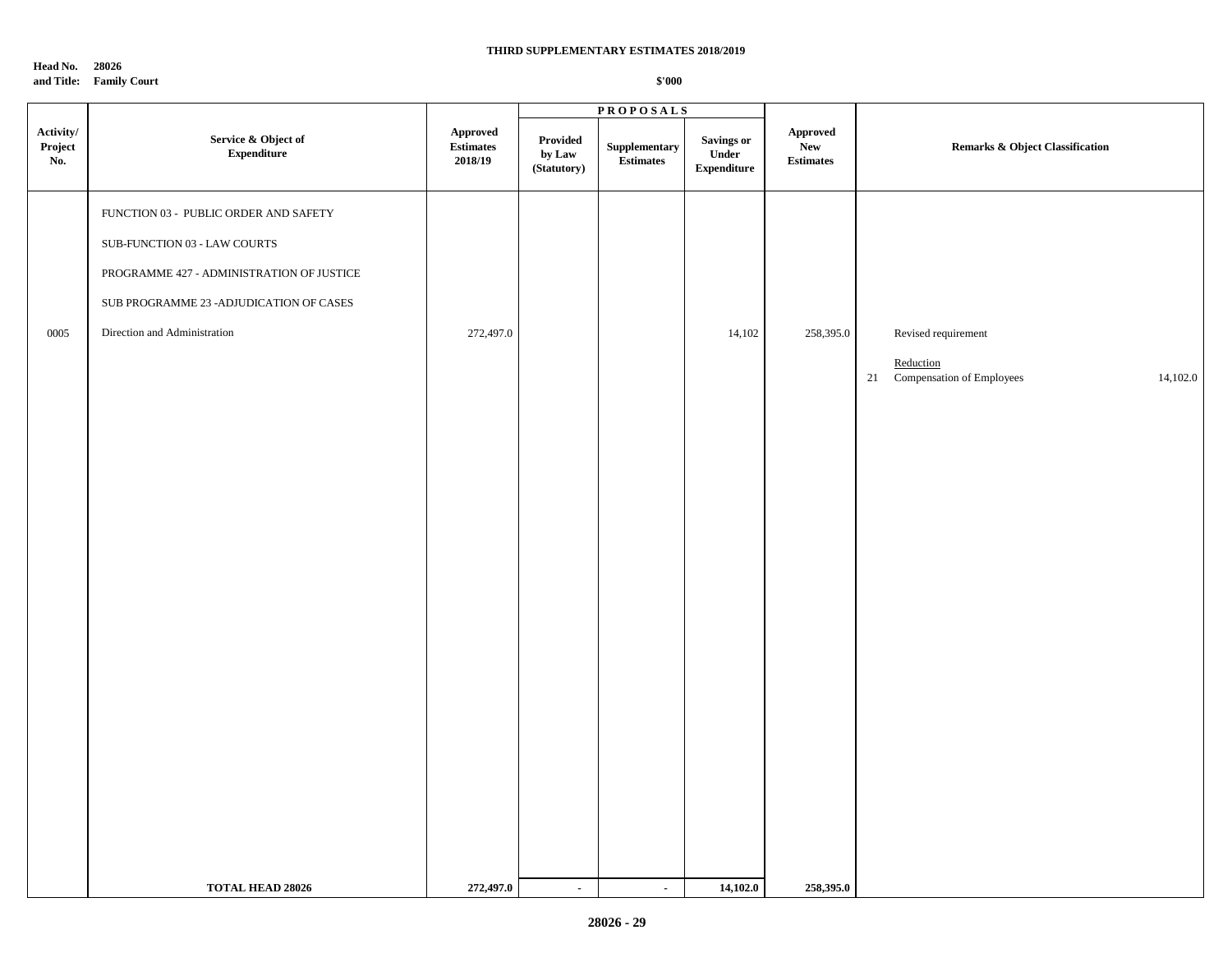**Head No. 28027 and Title: Parish Court**

|                             |                                            |                                         |                                   | <b>PROPOSALS</b>                  |                                           |                                            |                                                       |
|-----------------------------|--------------------------------------------|-----------------------------------------|-----------------------------------|-----------------------------------|-------------------------------------------|--------------------------------------------|-------------------------------------------------------|
| Activity/<br>Project<br>No. | Service & Object of<br>${\bf Expenditure}$ | Approved<br><b>Estimates</b><br>2018/19 | Provided<br>by Law<br>(Statutory) | Supplementary<br><b>Estimates</b> | Savings or<br>Under<br><b>Expenditure</b> | <b>Approved</b><br>New<br><b>Estimates</b> | <b>Remarks &amp; Object Classification</b>            |
|                             | FUNCTION 03 - PUBLIC ORDER AND SAFETY      |                                         |                                   |                                   |                                           |                                            |                                                       |
|                             | SUB-FUNCTION 03 - LAW COURTS               |                                         |                                   |                                   |                                           |                                            |                                                       |
|                             | PROGRAMME 427 - ADMINISTRATION OF JUSTICE  |                                         |                                   |                                   |                                           |                                            |                                                       |
|                             | SUB PROGRAMME 23 - ADJUDICATION OF CASES   |                                         |                                   |                                   |                                           |                                            |                                                       |
| $0005\,$                    | Direction and Administration               | 1,663,315.0                             |                                   |                                   | 30,000.0                                  | 1,633,315.0                                | Revised requirement                                   |
|                             |                                            |                                         |                                   |                                   |                                           |                                            | Reduction<br>21 Compensation of Employees<br>30,000.0 |
|                             |                                            |                                         |                                   |                                   |                                           |                                            |                                                       |
|                             |                                            |                                         |                                   |                                   |                                           |                                            |                                                       |
|                             |                                            |                                         |                                   |                                   |                                           |                                            |                                                       |
|                             |                                            |                                         |                                   |                                   |                                           |                                            |                                                       |
|                             |                                            |                                         |                                   |                                   |                                           |                                            |                                                       |
|                             |                                            |                                         |                                   |                                   |                                           |                                            |                                                       |
|                             |                                            |                                         |                                   |                                   |                                           |                                            |                                                       |
|                             |                                            |                                         |                                   |                                   |                                           |                                            |                                                       |
|                             |                                            |                                         |                                   |                                   |                                           |                                            |                                                       |
|                             |                                            |                                         |                                   |                                   |                                           |                                            |                                                       |
|                             |                                            |                                         |                                   |                                   |                                           |                                            |                                                       |
|                             |                                            |                                         |                                   |                                   |                                           |                                            |                                                       |
|                             |                                            |                                         |                                   |                                   |                                           |                                            |                                                       |
|                             |                                            |                                         |                                   |                                   |                                           |                                            |                                                       |
|                             |                                            |                                         |                                   |                                   |                                           |                                            |                                                       |
|                             |                                            |                                         |                                   |                                   |                                           |                                            |                                                       |
|                             |                                            |                                         |                                   |                                   |                                           |                                            |                                                       |
|                             | <b>TOTAL HEAD 28027</b>                    | 1,663,315.0                             | $\sim$                            | $\sim$                            | 30,000.0                                  | 1,633,315.0                                |                                                       |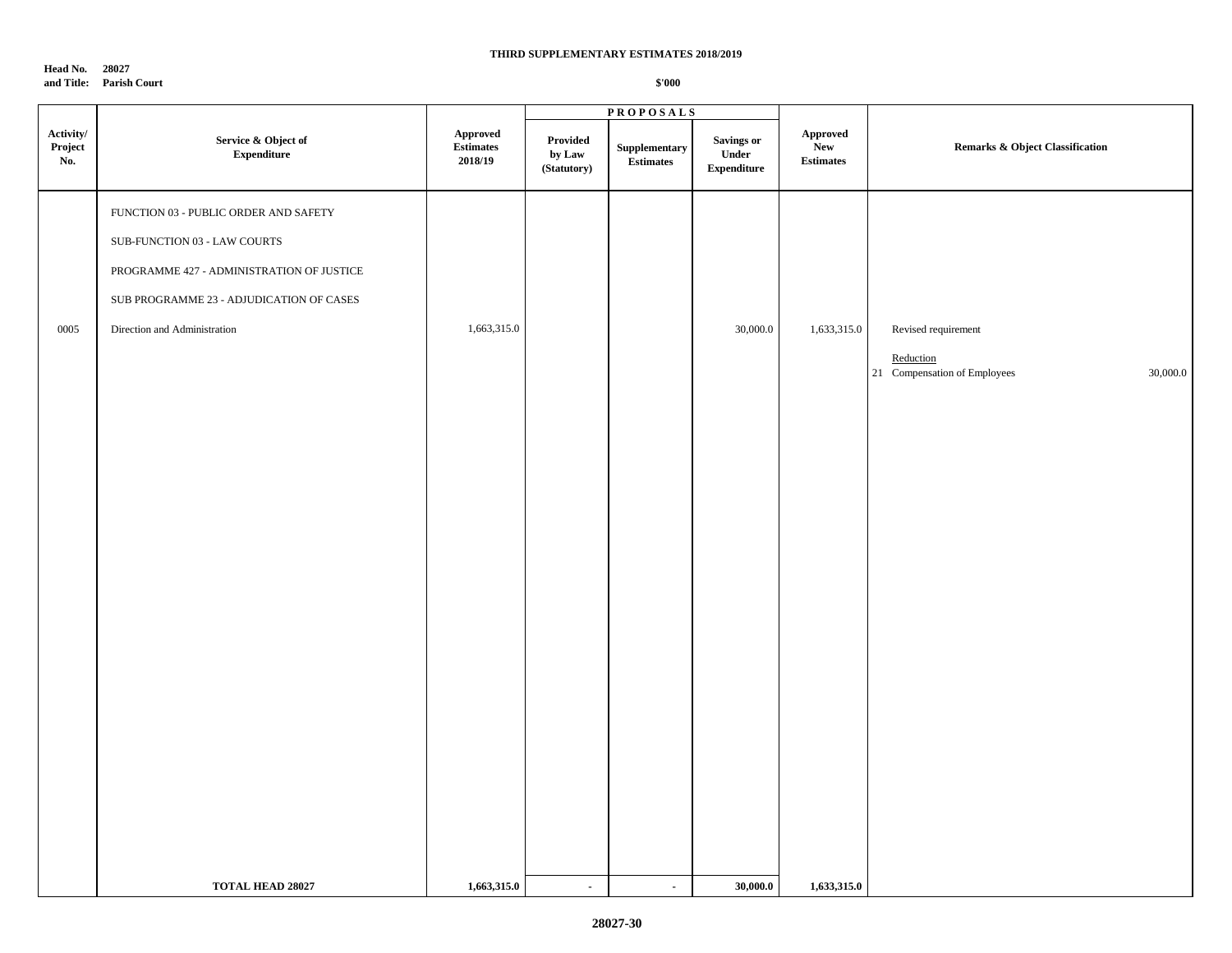**Head No. 28029**

**and Title: Supreme Court**

|                             |                                            |                                         |                                   | <b>PROPOSALS</b>                                 |                                                  |                                            |                                                                                                                              |
|-----------------------------|--------------------------------------------|-----------------------------------------|-----------------------------------|--------------------------------------------------|--------------------------------------------------|--------------------------------------------|------------------------------------------------------------------------------------------------------------------------------|
| Activity/<br>Project<br>No. | Service & Object of<br>${\bf Expenditure}$ | Approved<br><b>Estimates</b><br>2018/19 | Provided<br>by Law<br>(Statutory) | ${\Large \bf Supplementary}$<br><b>Estimates</b> | <b>Savings or</b><br>Under<br><b>Expenditure</b> | Approved<br><b>New</b><br><b>Estimates</b> | Remarks & Object Classification                                                                                              |
|                             | FUNCTION 03 - PUBLIC ORDER AND SAFETY      |                                         |                                   |                                                  |                                                  |                                            |                                                                                                                              |
|                             | SUB-FUNCTION 03 - LAW COURTS               |                                         |                                   |                                                  |                                                  |                                            |                                                                                                                              |
|                             | PROGRAMME 427 - ADMINISTRATION OF JUSTICE  |                                         |                                   |                                                  |                                                  |                                            |                                                                                                                              |
|                             | SUB PROGRAMME 23 - ADJUDICATION OF CASES   |                                         |                                   |                                                  |                                                  |                                            |                                                                                                                              |
| 0005                        | Direction and Administration               | 1,490,352.0                             | (20, 603.0)                       |                                                  | 41,079.0                                         | 1,428,670.0                                | Revised requirement                                                                                                          |
|                             |                                            |                                         |                                   |                                                  |                                                  |                                            | Reduction<br>Compensation of Employees (Statutory)<br>20,603.0<br>21<br>41,079.0<br>21 Compensation of Employees<br>61,682.0 |
|                             |                                            |                                         |                                   |                                                  |                                                  |                                            |                                                                                                                              |
|                             |                                            |                                         |                                   |                                                  |                                                  |                                            |                                                                                                                              |
|                             |                                            |                                         |                                   |                                                  |                                                  |                                            |                                                                                                                              |
|                             |                                            |                                         |                                   |                                                  |                                                  |                                            |                                                                                                                              |
|                             |                                            |                                         |                                   |                                                  |                                                  |                                            |                                                                                                                              |
|                             |                                            |                                         |                                   |                                                  |                                                  |                                            |                                                                                                                              |
|                             |                                            |                                         |                                   |                                                  |                                                  |                                            |                                                                                                                              |
|                             |                                            |                                         |                                   |                                                  |                                                  |                                            |                                                                                                                              |
|                             |                                            |                                         |                                   |                                                  |                                                  |                                            |                                                                                                                              |
|                             |                                            |                                         |                                   |                                                  |                                                  |                                            |                                                                                                                              |
|                             |                                            |                                         |                                   |                                                  |                                                  |                                            |                                                                                                                              |
|                             |                                            |                                         |                                   |                                                  |                                                  |                                            |                                                                                                                              |
|                             |                                            |                                         |                                   |                                                  |                                                  |                                            |                                                                                                                              |
|                             |                                            |                                         |                                   |                                                  |                                                  |                                            |                                                                                                                              |
|                             | <b>TOTAL HEAD 28029</b>                    | 1,490,352.0                             | (20, 603.0)                       | $\sim$                                           | 41,079.0                                         | 1,428,670.0                                |                                                                                                                              |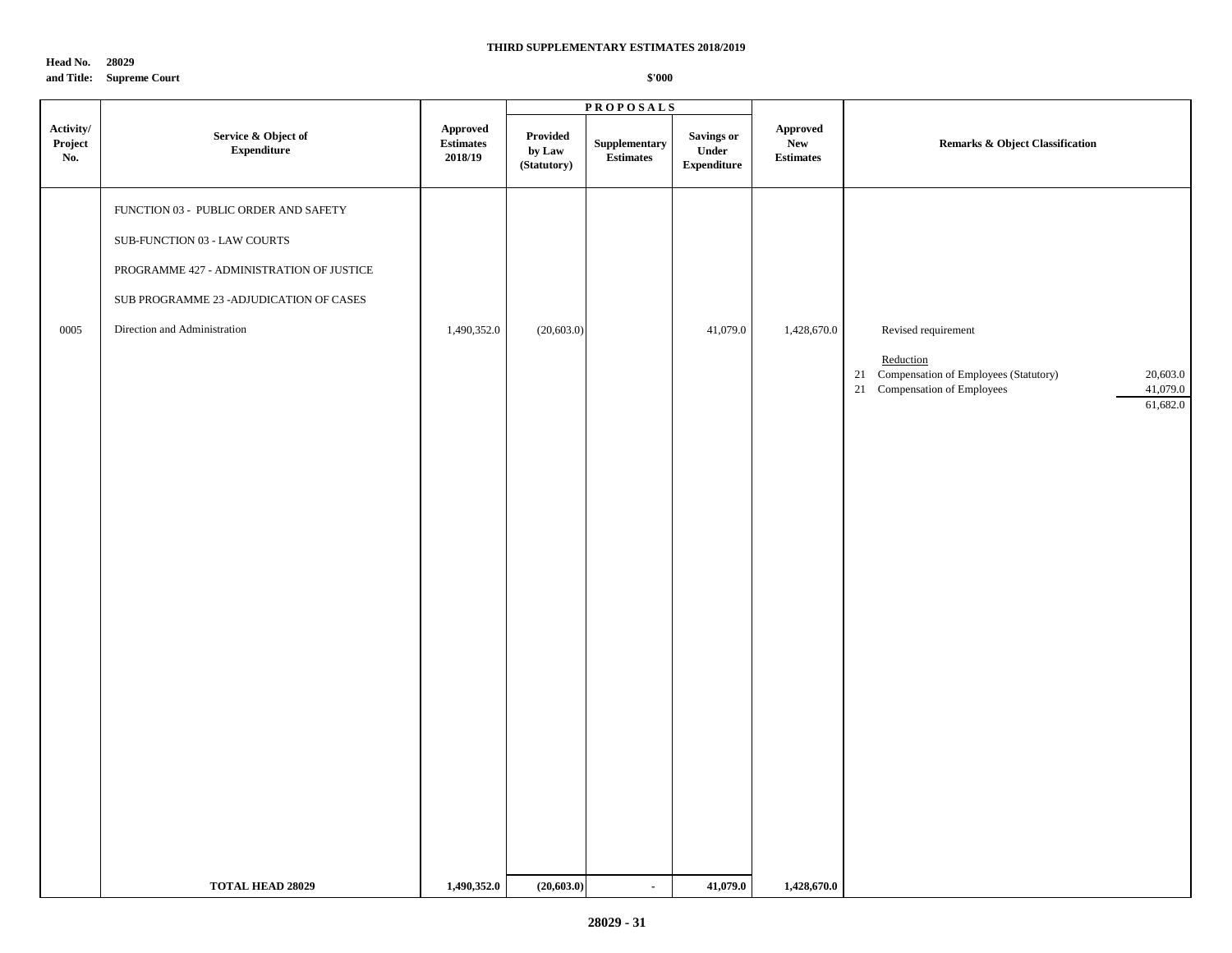### **Head No. 28033 and Title: Office of the Parliamentary Counsel**

|                             |                                            |                                  |                                   | <b>PROPOSALS</b>                  |                                            |                                     |                                                                                                                        |
|-----------------------------|--------------------------------------------|----------------------------------|-----------------------------------|-----------------------------------|--------------------------------------------|-------------------------------------|------------------------------------------------------------------------------------------------------------------------|
| Activity/<br>Project<br>No. | Service & Object of<br>${\bf Expenditure}$ | Approved<br>Estimates<br>2018/19 | Provided<br>by Law<br>(Statutory) | Supplementary<br><b>Estimates</b> | Savings or<br>Under<br>${\bf Expenditure}$ | Approved<br>New<br><b>Estimates</b> | <b>Remarks &amp; Object Classification</b>                                                                             |
|                             | FUNCTION 03 - PUBLIC ORDER AND SAFETY      |                                  |                                   |                                   |                                            |                                     |                                                                                                                        |
|                             | SUB-FUNCTION 03 - LAW COURTS               |                                  |                                   |                                   |                                            |                                     |                                                                                                                        |
|                             | PROGRAMME 426 - LEGAL SERVICES             |                                  |                                   |                                   |                                            |                                     |                                                                                                                        |
|                             | SUB PROGRAMME 28 - LEGISLATIVE DRAFTING    |                                  |                                   |                                   |                                            |                                     |                                                                                                                        |
| 0005                        | Direction and Administration               | 166,487.0                        |                                   |                                   | 31,961.0                                   | 134,526.0                           | Revised requirement                                                                                                    |
|                             |                                            |                                  |                                   |                                   |                                            |                                     | Reduction<br>Compensation of Employees<br>25,000.0<br>21<br>$25\,$<br>Use of Goods and Services<br>6,961.0<br>31,961.0 |
|                             |                                            |                                  |                                   |                                   |                                            |                                     |                                                                                                                        |
|                             |                                            |                                  |                                   |                                   |                                            |                                     |                                                                                                                        |
|                             |                                            |                                  |                                   |                                   |                                            |                                     |                                                                                                                        |
|                             |                                            |                                  |                                   |                                   |                                            |                                     |                                                                                                                        |
|                             |                                            |                                  |                                   |                                   |                                            |                                     |                                                                                                                        |
|                             |                                            |                                  |                                   |                                   |                                            |                                     |                                                                                                                        |
|                             |                                            |                                  |                                   |                                   |                                            |                                     |                                                                                                                        |
|                             |                                            |                                  |                                   |                                   |                                            |                                     |                                                                                                                        |
|                             | TOTAL HEAD 28033                           | 166,487.0                        | $\blacksquare$                    | $\blacksquare$                    | 31,961.0                                   | 134,526.0                           |                                                                                                                        |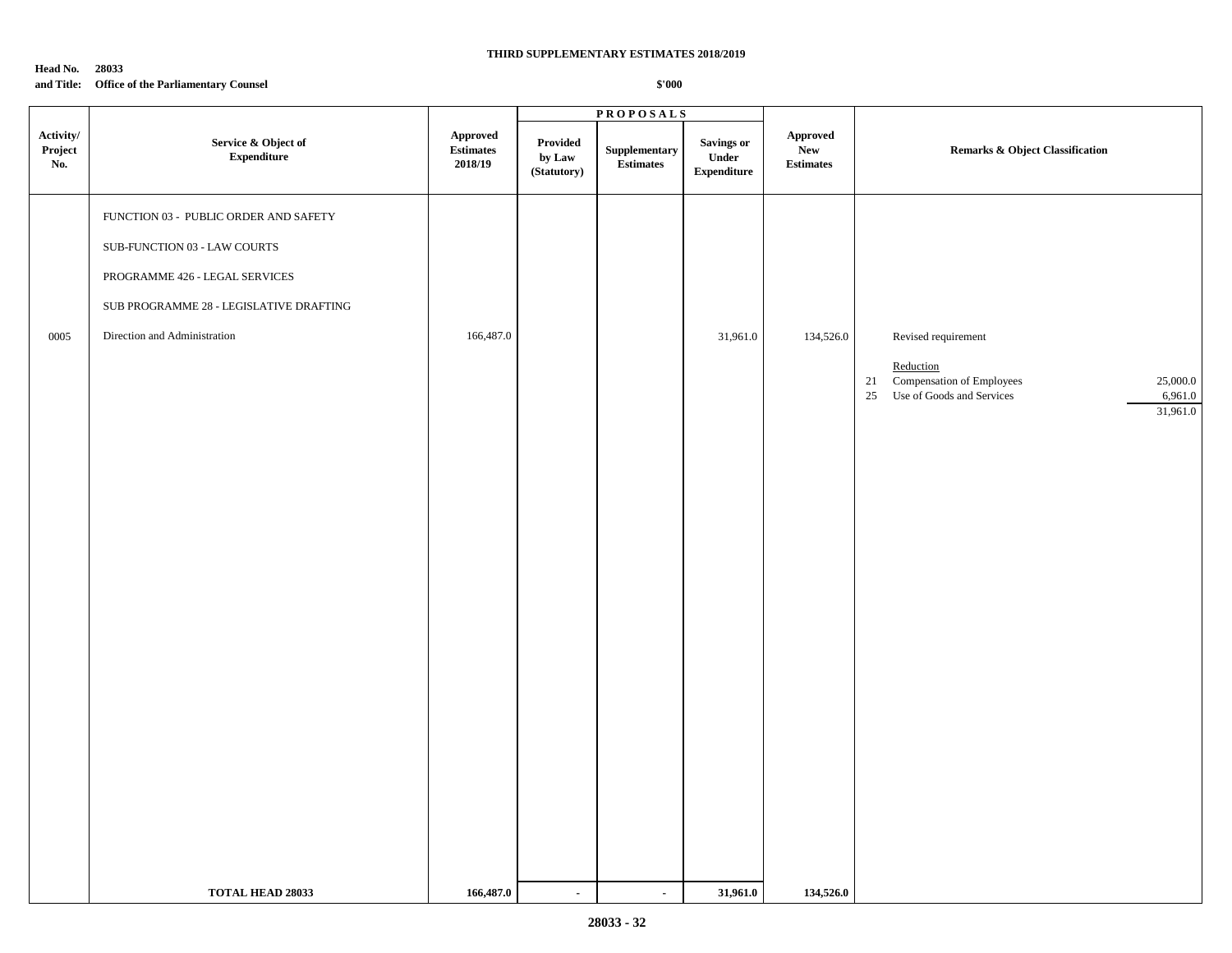### **Head No. 40000B**

### **\$'000**

**and Title: Ministry of Labour and Social Security (Capital - Multilateral/Bilateral Programmes)**

|                             |                                                                                                                                                                                                                                                                                                              |                                         |                                   | <b>PROPOSALS</b>                  |                                           |                                            |                                                                                                                                                                                                                                                                                                                                                        |
|-----------------------------|--------------------------------------------------------------------------------------------------------------------------------------------------------------------------------------------------------------------------------------------------------------------------------------------------------------|-----------------------------------------|-----------------------------------|-----------------------------------|-------------------------------------------|--------------------------------------------|--------------------------------------------------------------------------------------------------------------------------------------------------------------------------------------------------------------------------------------------------------------------------------------------------------------------------------------------------------|
| Activity/<br>Project<br>No. | Service & Object of<br><b>Expenditure</b>                                                                                                                                                                                                                                                                    | Approved<br><b>Estimates</b><br>2018/19 | Provided<br>by Law<br>(Statutory) | Supplementary<br><b>Estimates</b> | Savings or<br>Under<br><b>Expenditure</b> | Approved<br><b>New</b><br><b>Estimates</b> | <b>Remarks &amp; Object Classification</b>                                                                                                                                                                                                                                                                                                             |
| 9487                        | FUNCTION 10 - SOCIAL SECURITY AND WELFARE<br><b>SERVICES</b><br>SUB-FUNCTION 99 - OTHER SOCIAL SECURITY AND<br><b>WELFARE SERVICES</b><br>PROGRAMME 325 - SOCIAL WELFARE SERVICES<br>SUB-PROGRAMME 24 - PUBLIC ASSISTANCE<br><b>SERVICES</b><br>Integrated Support to the Jamaica Social Protection Strategy | 7,792,537.0                             |                                   |                                   | 253,200.0                                 | 7,539,337.0                                | Revised requirement due to slower than<br>programmed expenditure<br>Reduction<br>21 Compensation of Employees<br>95,314.0<br>22 Travel Expenses and Subsistence<br>108,459.0<br>Rental of Property and Machinery<br>14,256.0<br>23<br>25 Use of Goods and Services (IDB)<br>23,309.0<br>32 Fixed Assets (Capital Goods) (IDB)<br>11,862.0<br>253,200.0 |
|                             | <b>TOTAL HEAD 40000B</b>                                                                                                                                                                                                                                                                                     | 7,901,764.0                             | $\blacksquare$                    | $\blacksquare$                    | 253,200.0                                 | 7,648,564.0                                |                                                                                                                                                                                                                                                                                                                                                        |